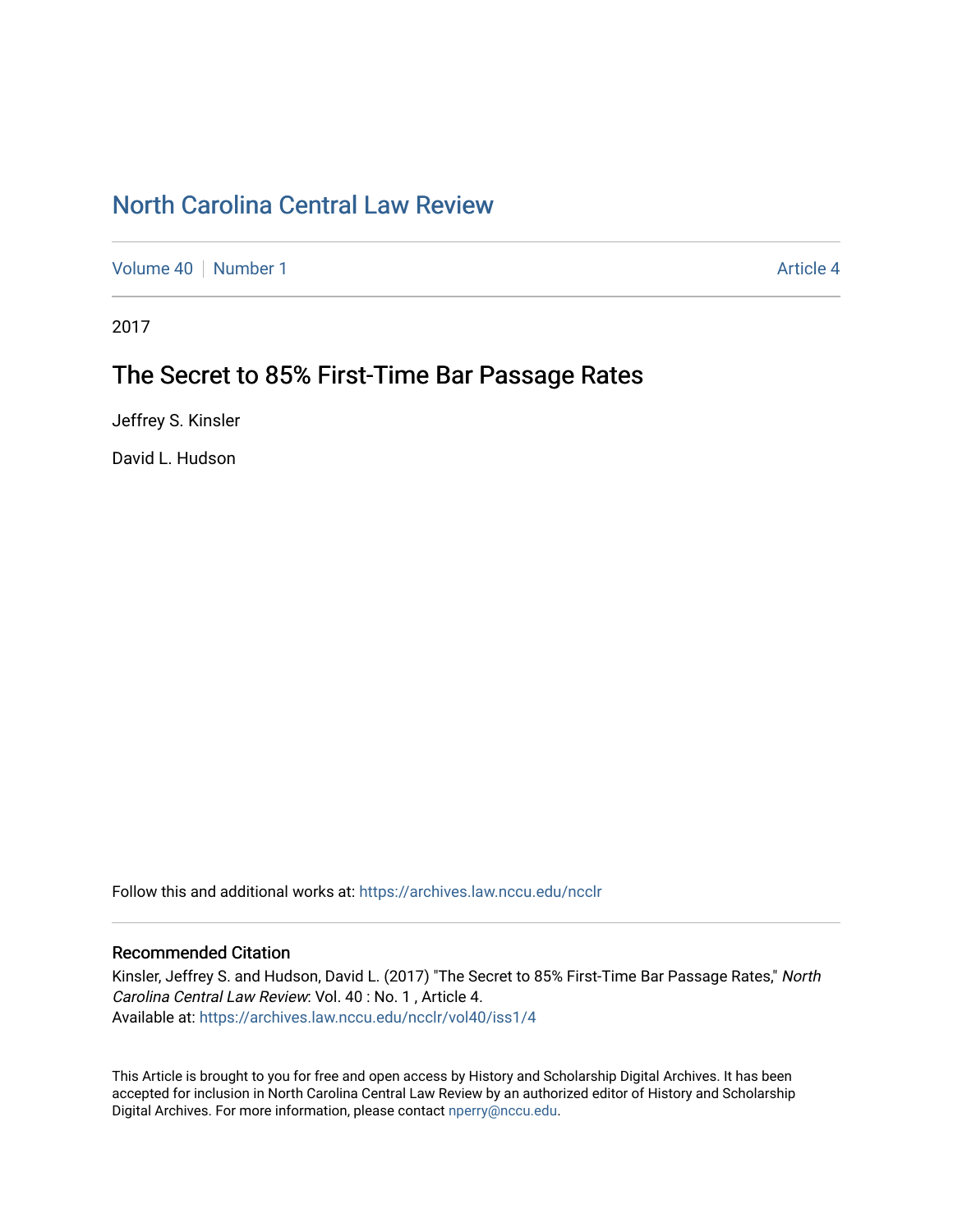# **THE SECRET TO 85% FIRST-TIME BAR PASSAGE RATES**

JEFFREY S. KINSLER<sup>1</sup>AND DAVID L. HUDSON, JR.<sup>2</sup>

Low bar passage rates are no longer the exception; they are the rule. The scores on the Multistate Bar Exam ("MBE") reached their lowest level ever on the February 2017 exam.<sup>3</sup> The national passage rate for the February 2016 bar exam was 49% — for the first time on record, a majority of examinees failed a bar exam. The national passage rate for the February 2017 bar exam was even worse.<sup>4</sup> The results on the California bar exam, for example, were "absolutely abysmal" with a passage rate of about  $34\%$ .<sup>5</sup> It was the state's worst performance in eight years.<sup>6</sup> Massachusetts recently witnessed its lowest bar passage rates in twenty-three years.<sup>7</sup> Indiana also recently witnessed an all-time low passage rate of  $48\%$ .<sup>8</sup> Mississippi and North Carolina also experienced bar passage rates well below 50% on the Feb. 2017 exam.<sup>9</sup>

Low bar passage rates are no longer just a public relations nightmare; two law schools were recently shut down due in large part to terrible bar passage

<sup>1.</sup> Professor of Law (Founding Dean 2009 –2014), Belmont University College of Law.

<sup>2.</sup> Professor Hudson teaches classes at Belmont University College of Law, the Nashville School of Law, and Vanderbilt Law School. He has taught bar preparation courses at the Nashville School of Law and helped students with bar exam prep at Belmont University College of Law.

<sup>3.</sup> Debra Cassens Weiss, *Multistate Bar Exam Scores Drop to Lowest Point Ever; Is There a Link to Low-end LSAT Scores?*, ABA JOURNAL (Apr. 12, 2017, 7:00 AM), http://www.abajournal.com/news/article/multistate\_bar\_exam\_scores\_drop\_to\_lowest point ever are low end lsat score/.

<sup>4.</sup> Staci Zaretsky, *MBE Scores for February Bar Exam Reach All-Time Low*, ABOVE THE LAW (Apr. 10, 2017, 2:01 PM), https://abovethelaw.com/2017/04/mbe-scores-for-february-bar-exam-reachhistoric-all-time-low/.

<sup>5.</sup> Staci Zaretsky, *California's Bar Exam Results Are Absolutely Abysmal*, ABOVE THE LAW (May 12, 2017, 10:19 PM), http://abovethelaw.com/2017/05/californias-bar-exam-results-are-absolutely-abysmal/.

<sup>6.</sup> Dominic Fracassa, *California Bar ExamPpass Rate Continues to Slump*, SAN FRANCISCO CHRONICLE, (May 15, 2017, 3:26 PM), http://www.sfchronicle.com/business/article/California-barexam-pass-rate-continues-to-slump-11147846.php.

<sup>7.</sup> Greg Ryan, *Massachusetts Hits Historic High for Law Students Failing Bar Exam*, BOSTON BUSINESS JOURNAL (Apr. 4, 2017).

<sup>8</sup>*. February 2017 Bar Exam Results Released*, THE INDIANA LAWYER (Apr. 17, 2017), http://www.theindianalawyer.com/february-2017-bar-exam-results-released/PARAMS/article/43404.

<sup>9.</sup> Joe Patrice, *This State Has Some of the Worst Bar Exam Results We've Ever Seen,* ABOVE THE LAW (Apr. 18, 2017, 12:24 PM), http://abovethelaw.com/2017/04/this-state-has-the-worst-bar-exam-results-weve-seen-and-thats-saying-something/; Staci Zaretsky, *Law Schools Duel for the Worst Bar Exam Passage Rate Ever*, ABOVE THE LAW (Mar. 29, 2017, 12:46 PM), http://abovethelaw.com/2017/03/lawschools-duel-for-the-worst-bar-exam-passage-rates-ever/.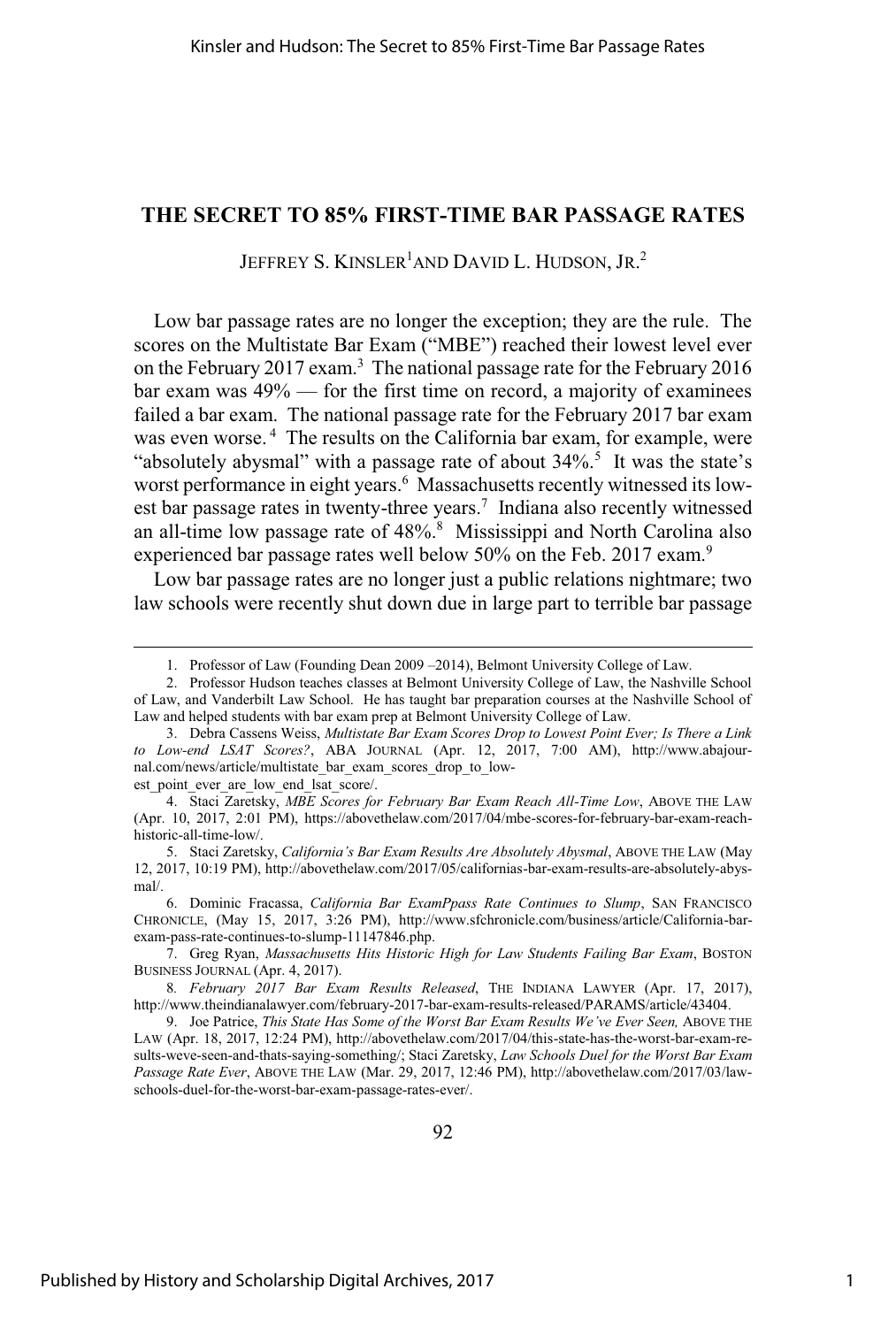rates, and many more are at risk of closing.<sup>10</sup> Moreover, the American Bar Association ("ABA") recently placed two law schools on probation and censured another law school for, *inter alia*, low bar passage rates.<sup>11</sup> The ABA is likely to adopt stricter bar passage rules in the near future.<sup>12</sup> As a consequence, dozens of law schools need to find a solution to ever-declining bar passage rates.

*Some* law schools have found success with bar exam preparation courses.<sup>13</sup> These schools realize that it is not enough to rely on commercial bar prep courses.<sup>14</sup> As Professor Mario W. Maneiro wrote in 2016: "If we expect students to treat bar exam study as a 'full-time job,' then we must ourselves treat it as a full-time job and more, and be willing to expend whatever time is needed to deliver individualized assistance in writing, analysis, and practice to all of our students."<sup>15</sup>

<sup>10.</sup> On October 31, 2016, Indiana Tech announced it was closing its law school; this announcement came shortly after it was reported that Indiana Tech's pass rate on the July 2016 Indiana bar exam was 8.33%. *See* Fatima Hussein, *Indiana Tech Will Shut Down Law School*, INDY STAR (Oct. 31, 2016), http://www.indystar.com/story/ news/education/2016/10/31/indiana-tech-shut-down-lawschool/93063296/. On April 20, 2017, Whittier College announced it was closing its law school; one reason given for the closure was Whittier's 22% first-time pass rate on the July 2016 California bar exam. *See* Sonali Kohli, et al., *Whittier Law School Is Closing, Due in Part to Low Student Achievement*, LOS ANGELES TIMES (Apr. 20, 2017), http://www.latimes.com/local/education/la-me-edu-whittier-lawschool-closing-20170420-story.html.

<sup>11.</sup> On March 27, 2017, Arizona Summit Law School was placed on probation. ABA Sec. of Legal Educ. & Admissions to the Bar, *Council Decision Notice of Probation and Specific Remedial Action Arizona Summit Law School March 2017*, AMERICAN BAR ASSOCIATION (Mar. 27, 2017), https://www.americanbar.org/content/dam/aba/administrative/legal\_education\_and\_admissions to the bar/council reports and resolutions/March2017CouncilOpenSessionMateri-

als/2017 march arizona summit probation remedial action notice.authcheckdam.pdf; On November 14, 2016, Charlotte School of Law was placed on probation. ABA Sec. of Legal Educ. & Admissions to the Bar, *Council Decision Notice of Probation and Specific Remedial Action Charlotte School of Law November 2016*, AMERICAN BAR ASSOCIATION (Nov. 15, 2016), https://www.americanbar.org/content/dam/aba/administrative/legal\_education\_and\_admissions\_to\_the\_bar/PublicNoticeAnnounce-

ments/2016\_november\_charlotte\_probation\_public\_notice.authcheckdam.pdf; On October 22, 2016, Valparaiso University School of Law was censured. ABA Sec. of Legal Educ. & Admissions to the Bar, *Council Decision Notice of Probation and Specific Remedial Action Valparaiso University School of Law November 2016*, AMERICAN BAR ASSOCIATION (Nov. 15, 2016), https://www.americanbar.org/content/dam/aba/administrative/legal\_education\_and\_admissions\_to\_the\_bar/PublicNoticeAnnouncements/2016\_november\_valparaiso\_censure.authcheckdam.pdf.

<sup>12.</sup> The ABA Section of Legal Education and Admissions to the Bar tried to adopt a stricter bar passage rule in February 2017, but the proposed rule was rejected by the ABA's House of Delegates. *See* Karen Sloan & Celia Ampel, *ABA Rejects Stricter Bar-Pass Rule for Law Schools*, THE NATIONAL LAW JOURNAL (Feb. 6, 2017),

<sup>13.</sup> David L. Hudson, Jr., *Schools Add Bar Exam Class to Curriculum and Find Success*, ABA JOURNAL (Apr. 2016), http://www.abajournal.com/magazine/article/schools add bar exam class to curriculum and find success.

<sup>14</sup>*. See* Mario W. Maneiro, *We Should Not Rely on Commercial Bar Reviews to Do Our Job: Why Labor-Intensive Comprehensive Bar Examination Preparation Can and Should Be a Part of the Law School Mission*, 19 CHAP. L. REV. 545 (2016).

<sup>15</sup>*. Id*. at 595–96.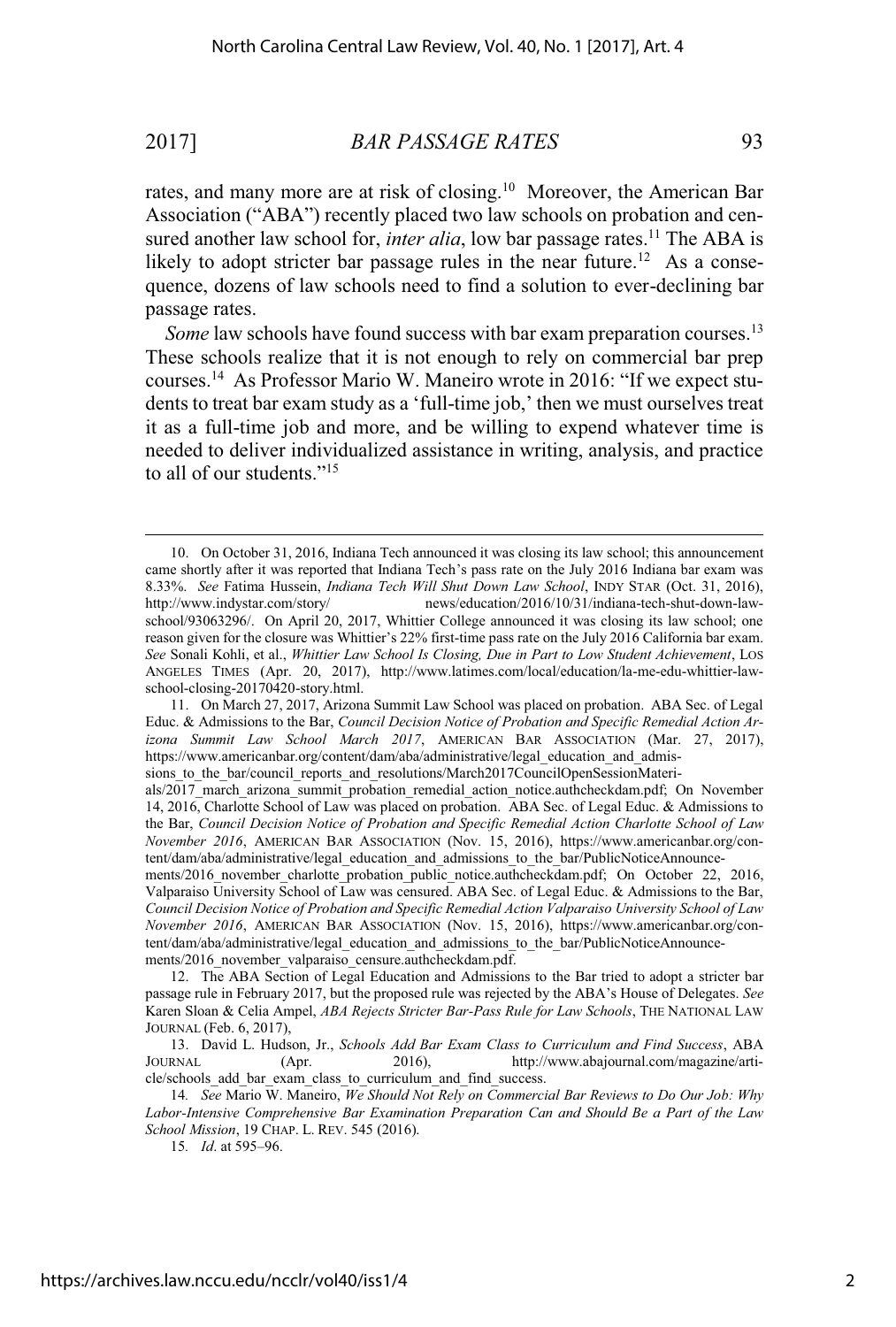Many schools have taken heed and implemented bar preparation courses either as free-standing courses or as an integral part of their academic support program.<sup>16</sup> On April 1, 2016, the *ABA Journal* published an article on the subject of law school bar preparation courses.<sup>17</sup> Three law schools were featured in that article: Belmont University College of Law ("Belmont"), Florida International University College of Law ("FIU"), and the University of Missouri-Kansas City School of Law ("UMKC").<sup>18</sup> According to the *ABA Journal*, these law schools are out-performing their peers on bar exams due in part to in-house bar preparation courses.<sup>19</sup> The story in the *ABA Journal*, however, was published several months before the ABA released complete bar exam results for calendar-year 2015; those results were released on December 15, 2016.<sup>20</sup>

With complete 2015 bar exam results now available, the purpose of this article is to substantiate the thesis of the *ABA Journal* article and to provide more information about these three successful bar exam programs. The article will also show that these three schools did outperform their peers on the bar exam in 2015. Belmont, FIU, and UMKC each had a first-time bar passage rate of 85% or higher, a remarkable accomplishment in this era of plummeting bar passage rates.

Section I of this article will examine whether the three law schoolsfeatured in the *ABA Journal* (Belmont, FIU, and UMKC) truly excelled on bar exams in 2015. Using linear regression analyses, Section II will address a more important question: whether those law schools actually outperformed their peers on bar exams in 2015? Section III will disclose, based on available evidence, whether Belmont, FIU, and UMKC continued to outperform other law schools on the bar exam in 2016 (and February 2017). Finally, Section IV will describe in detail a successful law school bar preparation course.

# I. DID BELMONT, FIU, AND UMKC TRULY EXCEL ON THE BAR EXAM IN CALENDAR-YEAR 2015?

In 2015, the national average first-time bar passage rate for graduates of ABA-approved law schools was 74%.<sup>21</sup> State first-time bar passage rates

<sup>16</sup>*. See* Adam G. Todd. *Academic Support Programs: Effective Support Through a Systematic Approach*, 38 GONZ. L. REV. 187 (2003).

<sup>17.</sup> Hudson, *supra* note 13.

<sup>18</sup>*. Id.*

<sup>19</sup>*. Id.*

<sup>20.</sup> These reports are available at http://www.abarequireddisclosures.org/. Calendar-year 2016 bar exam results will not be published until December 15, 2017.

<sup>21</sup>*. See* Nat'l Conf. of Bar Exam'rs, *2015 Statistics*, NATIONAL CONFERENCE OF BAR EXAMINERS, http://www.ncbex.org/dmsdocument/195 (last visited Oct. 31, 2017).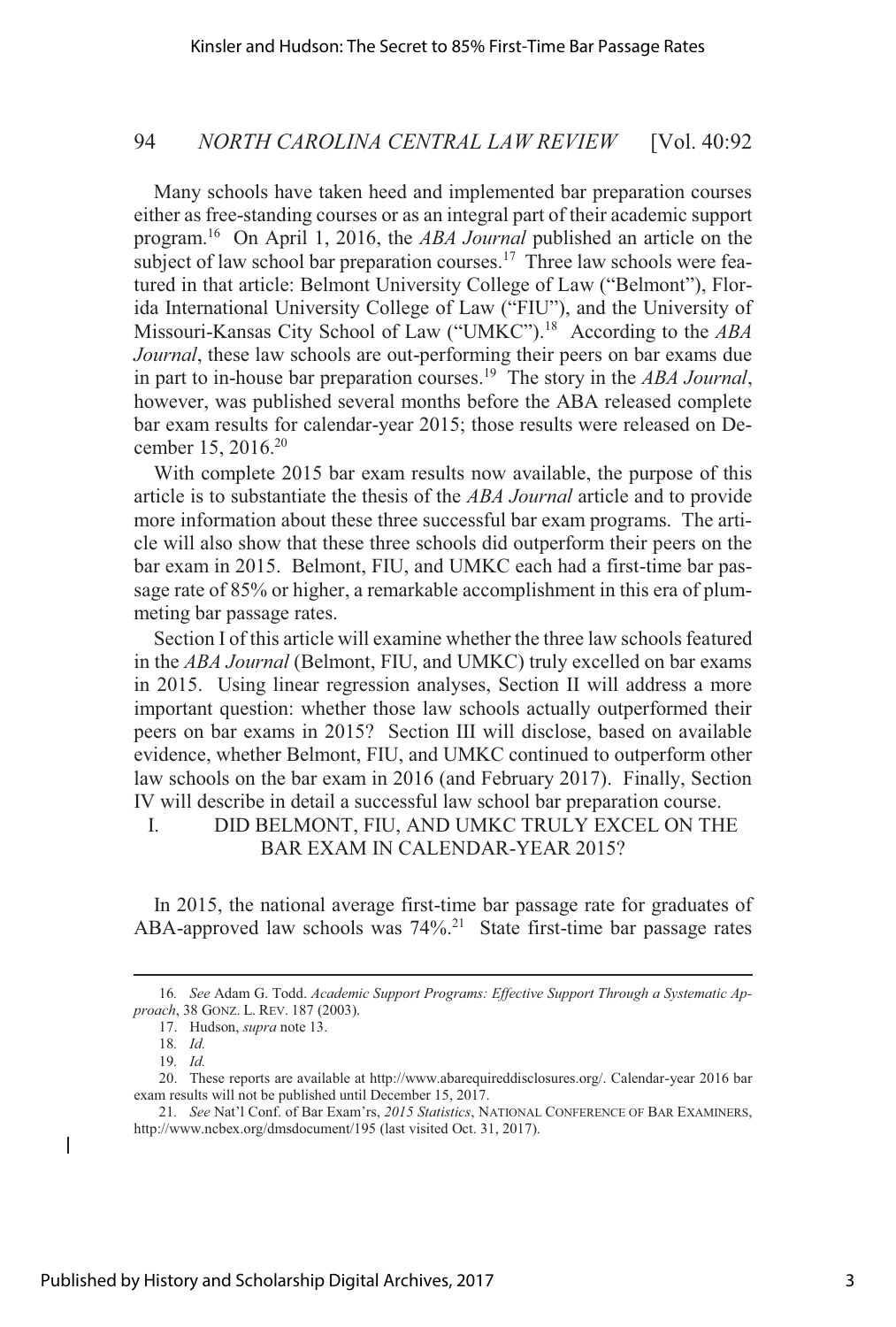ranged from a high of  $89\%$  (Iowa) to a low of  $58\%$  (Vermont).<sup>22</sup> The firsttime bar passage rate for graduates of ABA-approved law schools was 68% in Florida,  $87\%$  in Missouri, and  $78\%$  in Tennessee.<sup>23</sup>

For each law school, the ABA calculates two bar passage rates, namely "Composite Average First-Time Bar Passage Rate" and "Composite Average First-Time Bar Passage Rate Differential."<sup>24</sup> The Composite Average First-Time Bar Passage Rate requires some explanation. Pursuant to ABA Standard 316, law schools must report bar passage results from as many jurisdictions as necessary to account for at least 70% of their graduates who took the bar exam for the first time that year. Schools must start with the jurisdiction in which the highest number of graduates took the bar for the first time and proceeding in descending order of frequency.<sup>25</sup> For 2015, some law schools reported the results for  $100\%$  of their test-takers,<sup>26</sup> while others reported just enough jurisdictions to exceed 70%.<sup>27</sup> Many law schools report first-time bar passage statistics for only one state to reach 70%; in such cases, the school's passage rate in that state constitutes its "Composite Average First-Time Bar Pass Rate."<sup>28</sup> For schools reporting bar exam results from multiple jurisdictions, the bar passage rate for all graduates taking the bar for the first time in those reported jurisdictions constitutes its "Composite Average First-Time Bar Pass Rate."<sup>29</sup> The Composite Average First-Time Bar Pass Rate offers insight into the percentage of a law school's students who are passing the bar examination on their first attempt.

Understanding the Composite Average First-Time Bar Pass Rate Differential also necessitates some explanation. The Composite Average First-Time Bar Pass Rate Differential is the difference between a law school's

<sup>22</sup>*. Id.* at 24–27.

<sup>23</sup>*. Id.* at 24–26.

<sup>24</sup>*. See* Nat'l Conf. of Bar Exam'rs, *2016 Statistics*, NATIONAL CONFERENCE OF BAR EXAMINERS, http://www.ncbex.org/pdfviewer/?file=%2Fdmsdocument%2F205 (last visited Oct. 31, 2017).

<sup>25.</sup> ABA STANDARDS AND RULES OF PROCEDURE FOR APPROVAL OF LAW SCHOOLS 2016- 2017 (ABA 2016).

<sup>26</sup>*. See* ABA Standard 509 Disclosures, BELMONT U., (2016), http://www.abarequireddisclosures.org (Select "Belmont University" and "2016") (2017); *See* ABA Standard 509 Disclosures, CHAPMAN U., (2016), http://www.abarequireddisclosures.org/ (Select "Chapman University" and "2016") (2017).

<sup>27</sup>*. See* ABA Standard 509 Disclosures, U. OF ARIZONA, (2016), http://www.abarequireddisclosures.org (Select "The University of Arizona" and "2016") (2017); *See* ABA Standard 509 Disclosures, ROGER WILLIAMS U., (2016), http://www.abarequireddisclosures.org/ (Select "Roger Williams University" and "2016") (2017).

<sup>28</sup>*. See* ABA Standard 509 Disclosures, ALB. L. SCH. OF UNION U., (2016), http://www.abarequireddisclosures.org (Select "Albany Law School of Union University" and "2016") (2017) (reporting results from only New York); *See* ABA Standard 509 Disclosures, U. OF BALT. SCH. OF L., (2016), http://www.abarequireddisclosures.org/ (Select "University of Baltimore School of Law" and "2016") (2017).

<sup>29</sup>*. See* ABA Standard 509 Disclosures, BELMONT U., (2016), http://www.abarequireddisclosures.org (Select "Belmont University" and "2016") (2017).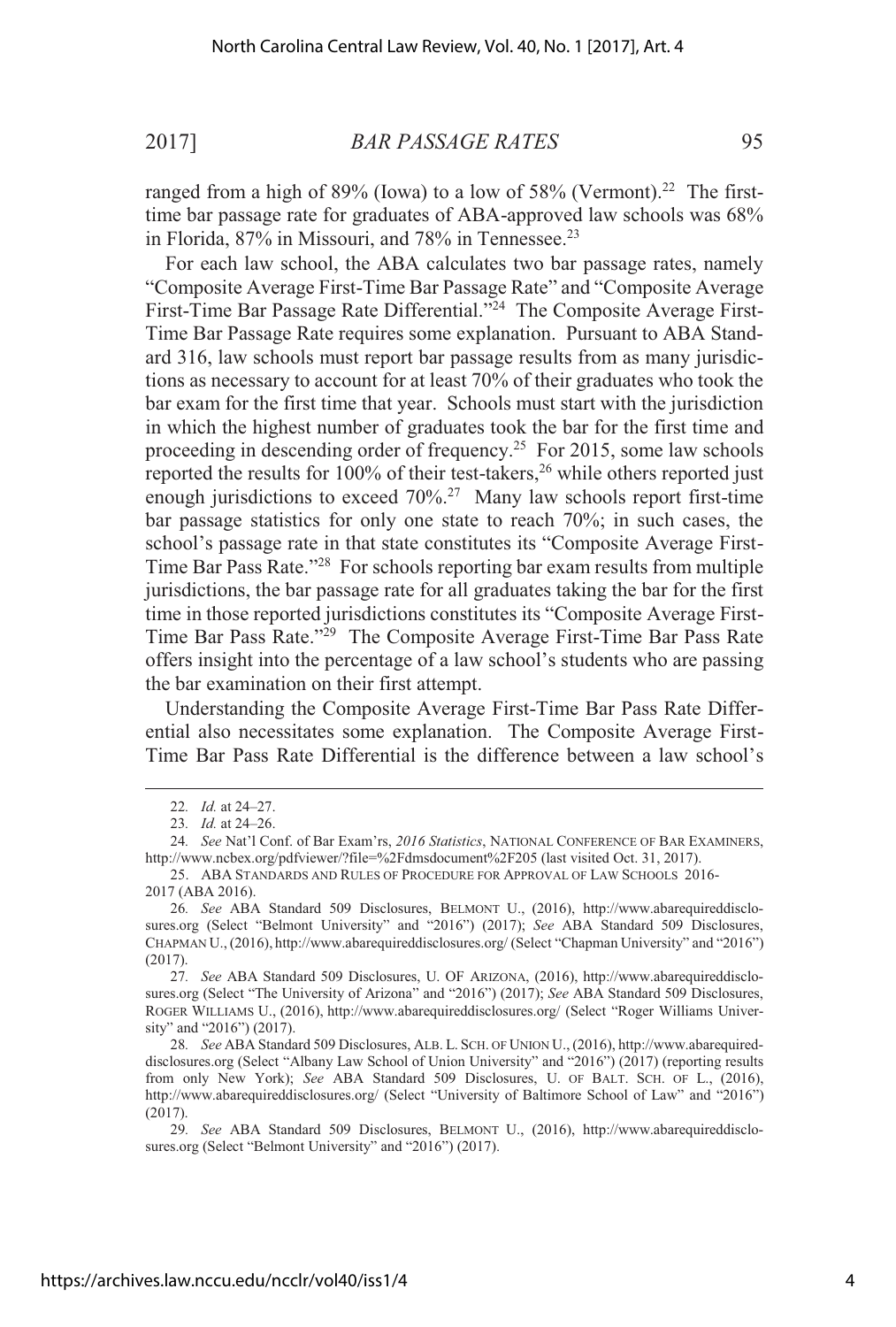Composite Average First-Time Bar Pass Rate and the weighted bar passage rate for ABA graduates in the reported jurisdictions.<sup>30</sup> The Composite Average First-Time Bar Pass Rate allows for consideration of the relative differences in bar passage rates among jurisdictions, as passage rates vary significantly from state to state.<sup>31</sup>

## **A. 2015 BAR EXAM PASS RATES FOR BELMONT, FIU, AND UMKC**

Belmont, a private law school located in Nashville, Tennessee, enrolled 103 new students in 2012.<sup>32</sup> That class (the graduating class of 2015) had a Median LSAT Score of 154 (tied for 120th out of 202 ABA-approved law schools) and a median undergraduate grade point average (UGPA) of 3.33 (tied for 114th out of 202 ABA-approved law schools).<sup>33</sup> In addition, that class had an 15.5% first-year attrition rate and a 5.4% second-year attrition rate.<sup>34</sup> Belmont's Composite Average First-Time Bar Pass Rate for 2015 was 93.02%; its Composite Average First-Time Bar Pass Rate Differential was 14.94%.<sup>35</sup> Belmont reported results for 100% of its graduates who took a bar exam for the first time in 2015.<sup>36</sup>

FIU, a public law school located in Miami, Florida, enrolled 155 new students in  $2012<sup>37</sup>$  That class (the graduating class of 2015) had a Median LSAT Score of 156 (tied for 95th out of 202 ABA-approved law schools) and a median UGPA of 3.60 (tied for 47th out of 202 ABA-approved law schools).<sup>38</sup> In addition, that class had a  $10.8\%$  first-year attrition rate and a 0.7% second-year attrition rate.<sup>39</sup> FIU's Composite Average First-Time Bar Pass Rate for 2015 was 87.12%; its Composite Average First-Time Bar Pass

36*. Id.*

38*. Id.*

<sup>30</sup>*. See* ABA STANDARDS AND RULES OF PROCEDURE FOR APPROVAL OF LAW SCHOOLS 2016- 2017 § 316(a)(2) at 24 (ABA 2016).

<sup>31</sup>*. See* Nat'l Conf. of Bar Examiners, *2016 Statistics*, NATIONAL CONFERENCE OF BAR EXAMINERS, at 19-26, http://www.ncbex.org/pdfviewer/?file=%2Fdmsdocument%2F205.

<sup>32.</sup> ABA Standard 509 Disclosures (2012), BELMONT U., http://www.abarequireddisclosures.org (2017).

<sup>33.</sup> Autumn Allison, *Law School Confident Before Accreditation Visit,* BELMONT VISION (Sep. 26, 2012), http://belmontvision.com/2012/09/law-school-confident-before-accreditation-visit/.

<sup>34.</sup> ABA Standard 509 Disclosures (2013, 2014), BELMONT U., http://www.abarequireddisclosures.org (2017).

<sup>35.</sup> ABA Standard 509 Disclosures (2016), BELMONT U., http://www.abarequireddisclosures.org (2017).

<sup>37.</sup> ABA Standard 509 Disclosures (2012), FLA. INT'L U., http://www.abarequireddisclosures.org (2017).

<sup>39.</sup> ABA Standard 509 Disclosures (2013, 2014), FLA. INT'L U., http://www.abarequireddisclosures.org (last visited Oct. 26, 2017).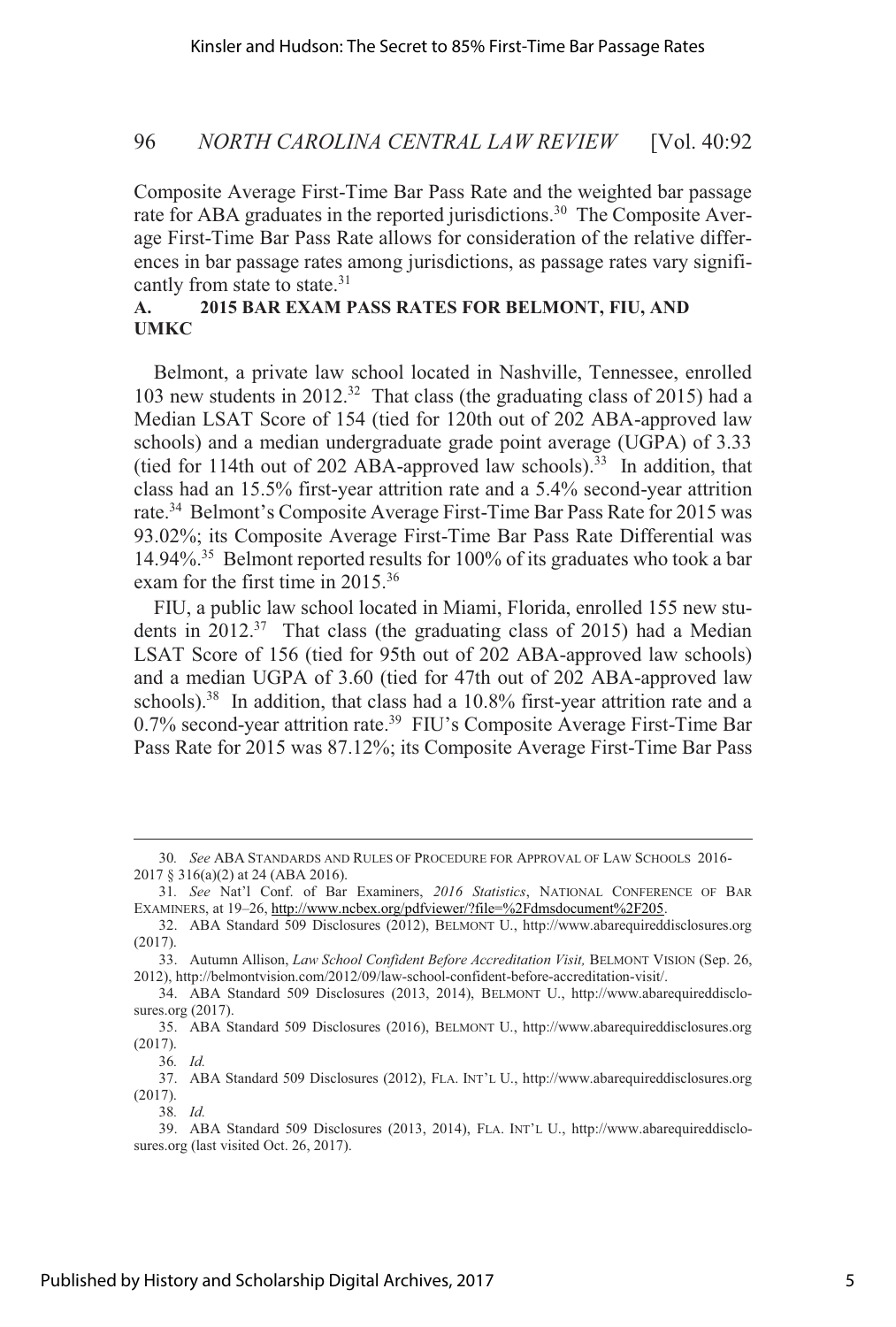Rate Differential was 19.33%.<sup>40</sup> FIU reported results for 98.51% of its graduates who took a bar exam for the first time in 2015.<sup>41</sup>

UMKC, a public law school located in Kansas City, Missouri, enrolled 153 new students in 2012.<sup>42</sup> That class (the graduating class of 2015) had a Median LSAT Score of 152 (tied for 140th out of 202 ABA-approved law schools) and a median UGPA of 3.22 (tied for 147th out of 202 ABAapproved law schools).<sup>43</sup> In addition, that class had a  $13.3\%$  first-year attrition rate and a 2.0% second-year attrition rate.<sup>44</sup> UMKC's Composite Average First-Time Bar Pass Rate for 2015 was 84.80%; its Composite Average First-Time Bar Pass Rate Differential was -2.54%.<sup>45</sup> UMKC reported results for 88.03% of its graduates who took a bar exam for the first time in 2015.<sup>46</sup> **B. COMPOSITE AVERAGE FIRST-TIME BAR PASSAGE RATE RANKINGS**

To put the performance of Belmont, FIU, and UMKC — three typical ABA-approved law schools — in perspective, the following chart lists the top fifty law schools for Composite Average First-Time Pass Rates, as reported on ABA Standard 509 Reports, for calendar-year 2015:<sup>47</sup>

| Ra<br>nk       | <b>Law School</b>   | Com-<br>posite<br>Aver-<br>age<br>First-<br><b>Time</b><br><b>Pass</b><br>Rate |
|----------------|---------------------|--------------------------------------------------------------------------------|
|                | YALE UNIVERSITY     | 96.32<br>$\frac{0}{0}$                                                         |
| $\overline{2}$ | NEW YORK UNIVERSITY | 96.23<br>$\frac{0}{0}$                                                         |

<sup>40.</sup> ABA Standard 509 Disclosures (2016), FLA. INT'L U., http://www.abarequireddisclosures.org (last visited Oct. 26, 2017).

41*. Id.*

43*. Id.*

46*. Id.*

47. These reports are available at http://www.abarequireddisclosures.org/.

<sup>42.</sup> ABA Standard 509 Disclosures (2012), U. OF MISS.-KAN. CITY, http://www.abarequireddisclosures.org (2017).

<sup>44.</sup> ABA Standard 509 Disclosures (2013, 2014), U. OF MISS.-KAN. CITY, http://www.abarequireddisclosures.org (2017).

<sup>45.</sup> ABA Standard 509 Disclosures (2016), U. OF MISS.-KAN. CITY, http://www.abarequireddisclosures.org (2017).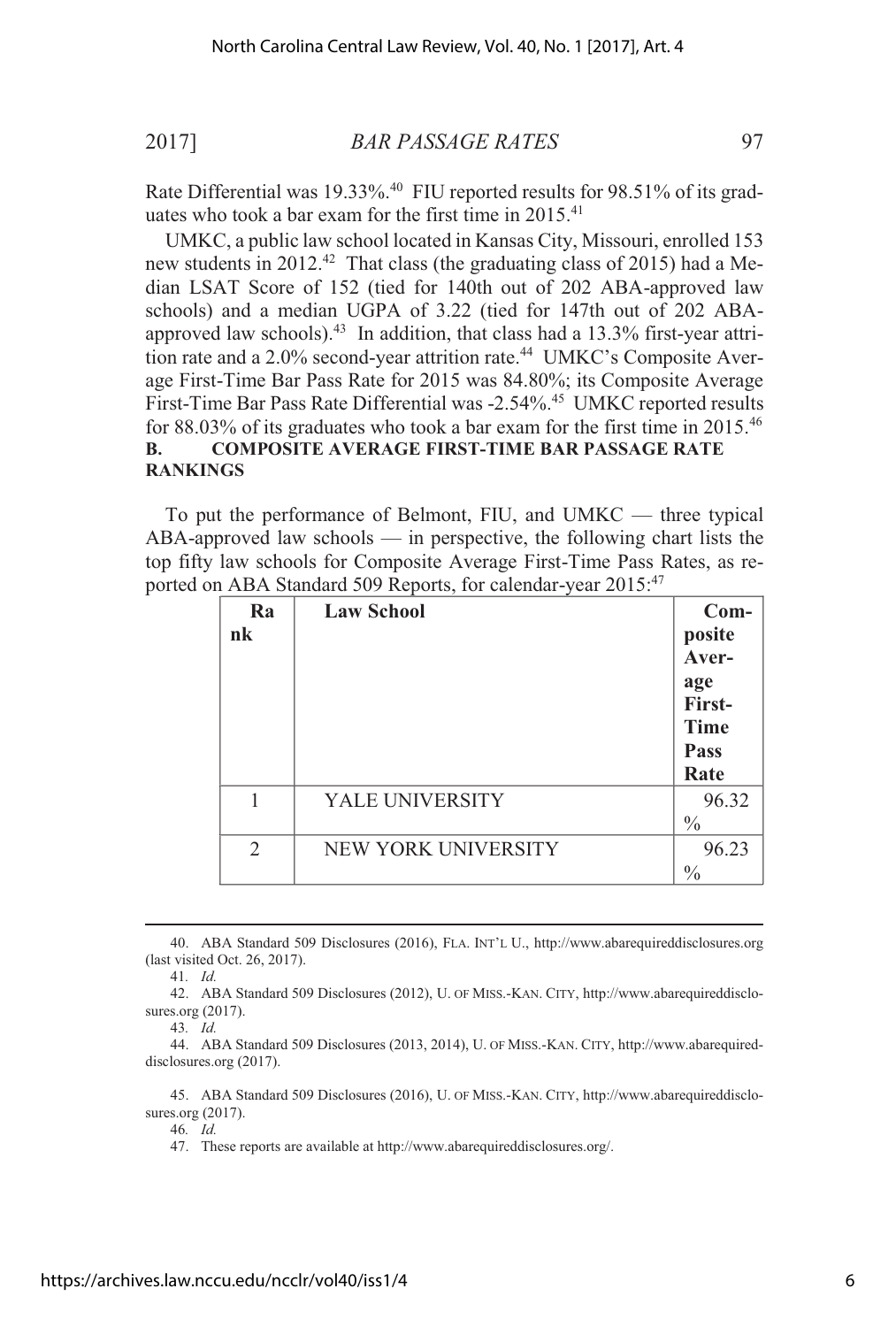| 3              | HARVARD UNIVERSITY                                                 | 95.03<br>$\frac{0}{0}$ |
|----------------|--------------------------------------------------------------------|------------------------|
| $\overline{4}$ | KANSAS, UNIVERSITY OF                                              | 94.85<br>$\frac{0}{0}$ |
| 5              | VIRGINIA, UNIVERSITY OF                                            | 93.94<br>$\frac{0}{0}$ |
| 6              | CHICAGO, UNIVERSITY OF                                             | 93.83<br>$\frac{0}{0}$ |
| $\overline{7}$ | MICHIGAN, UNIVERSITY OF                                            | 93.66<br>$\%$          |
| 8              | <b>CORNELL UNIVERSITY</b>                                          | 93.33<br>$\frac{0}{0}$ |
| 9              | <b>BELMONT UNIVERSITY</b>                                          | 93.02<br>$\frac{1}{2}$ |
| 10             | <b>COLUMBIA UNIVERSITY</b>                                         | 92.71<br>$\frac{0}{0}$ |
| 11             | ALABAMA, UNIVERSITY OF                                             | 91.34<br>$\frac{0}{0}$ |
| 12             | PENNSYLVANIA, UNIVERSITY OF                                        | 91.33<br>$\frac{0}{0}$ |
| 13             | <b>BOSTON UNIVERSITY</b>                                           | 91.21<br>$\%$          |
| 14             | <b>LEE</b><br><b>AND</b><br><b>WASHINGTON</b><br><b>UNIVERSITY</b> | 91.12<br>$\%$          |
| 15             | OHIO STATE UNIVERSITY                                              | 91.04<br>$\frac{0}{0}$ |
| 16             | WASHINGTON, UNIVERSITY OF                                          | 90.45<br>$\frac{0}{0}$ |
| 17             | STANFORD UNIVERSITY                                                | 90.13<br>$\frac{0}{0}$ |
| 18             | MISSOURI, UNIVERSITY OF                                            | 89.47<br>$\frac{0}{0}$ |
| 19             | QUINNIPIAC UNIVERSITY                                              | 89.41<br>$\frac{0}{0}$ |
| 20             | <b>IOWA, UNIVERSITY OF</b>                                         | 89.10<br>$\frac{0}{0}$ |
| 21             | GEORGIA, UNIVERSITY OF                                             | 88.83<br>$\frac{0}{0}$ |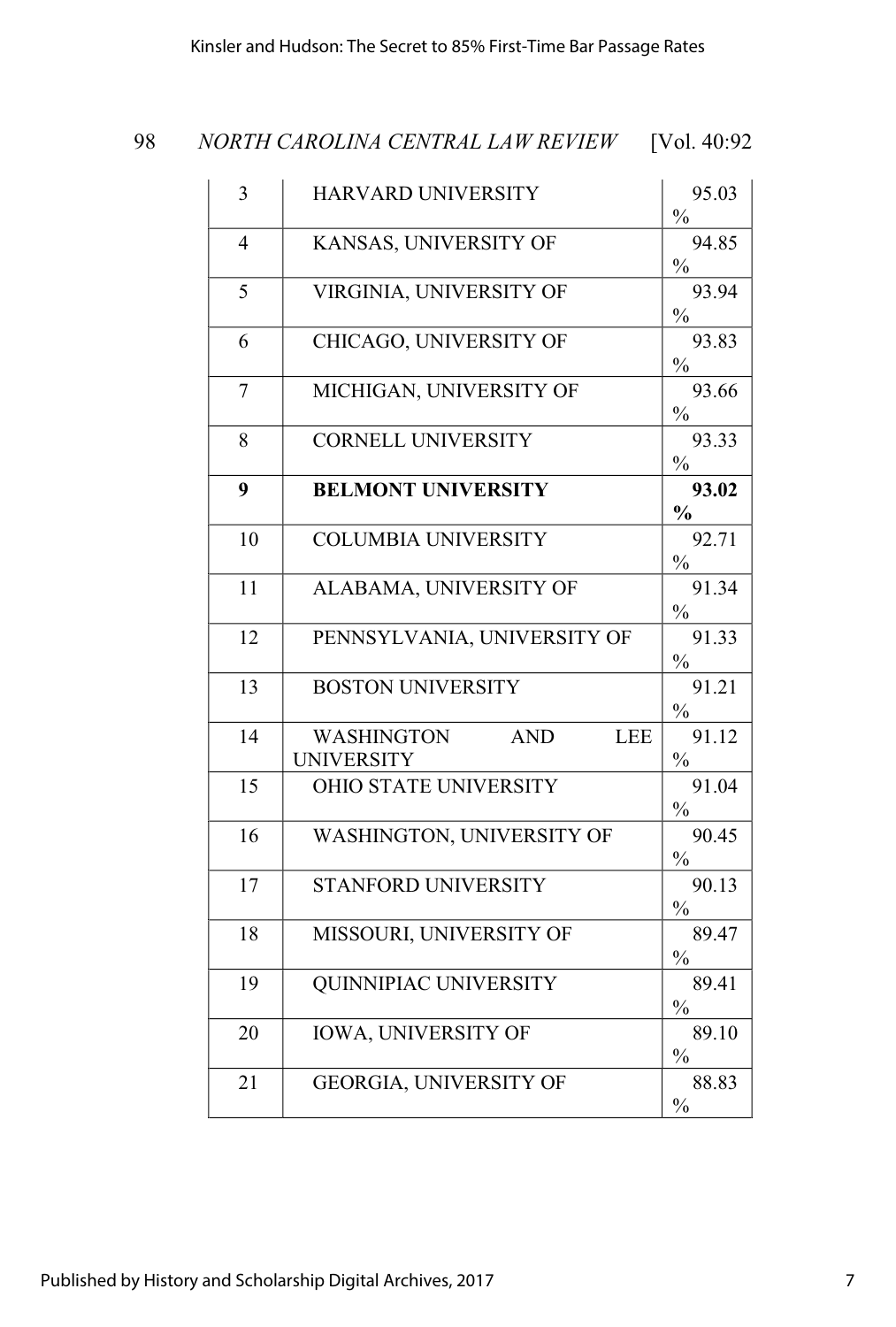|--|--|

| 22 | NEBRASKA, UNIVERSITY OF                                   | 88.76                                   |
|----|-----------------------------------------------------------|-----------------------------------------|
|    |                                                           | $\frac{0}{0}$                           |
| 23 | <b>BOSTON COLLEGE</b>                                     | 88.70<br>$\frac{0}{0}$                  |
| 24 | <b>GEORGIA STATE UNIVERSITY</b>                           | 88.44<br>$\frac{0}{0}$                  |
| 25 | OKLAHOMA, UNIVERSITY OF                                   | 88.12<br>$\frac{0}{0}$                  |
| 26 | TEXAS AT AUSTIN, UNIVERSITY OF                            | 87.77<br>$\frac{0}{0}$                  |
| 27 | <b>DUKE UNIVERSITY</b>                                    | 87.76<br>$\frac{0}{0}$                  |
| 28 | COLORADO, UNIVERSITY OF                                   | 87.59<br>$\frac{0}{0}$                  |
| 29 | <b>SETON HALL UNIVERSITY</b>                              | 87.50<br>$\frac{0}{0}$                  |
| 30 | ILLINOIS, UNIVERSITY OF                                   | 87.30<br>$\frac{0}{0}$                  |
| 31 | <b>SOUTHERN</b><br>CALIFORNIA,<br>UNIVERSITY OF           | 87.18<br>$\frac{0}{0}$                  |
|    |                                                           |                                         |
| 32 | FLORIDA INTERNATIONAL<br><b>UNIVERSITY</b>                | 87.12<br>$\frac{0}{0}$                  |
| 33 | FLORIDA, UNIVERSITY OF                                    | 87.02                                   |
| 34 | INDIANA UNIVERSITY<br><b>BLOOMINGTON</b>                  | $\%$<br>86.96<br>$\frac{0}{0}$          |
| 35 | <b>VILLANOVA UNIVERSITY</b>                               | 86.54<br>$\frac{0}{0}$                  |
| 36 | <b>CALIFORNIA-LOS</b><br>ANGELES,<br><b>UNIVERSITY OF</b> | 86.44<br>$\frac{0}{0}$                  |
| 37 | <b>VANDERBILT UNIVERSITY</b>                              | 86.26                                   |
| 38 | MISSISSIPPI, UNIVERSITY OF                                | $\frac{0}{0}$<br>85.97                  |
| 39 | CINCINNATI, UNIVERSITY OF                                 | $\frac{0}{0}$<br>85.87                  |
| 40 | <b>DRAKE UNIVERSITY</b>                                   | $\frac{0}{0}$<br>85.87<br>$\frac{0}{0}$ |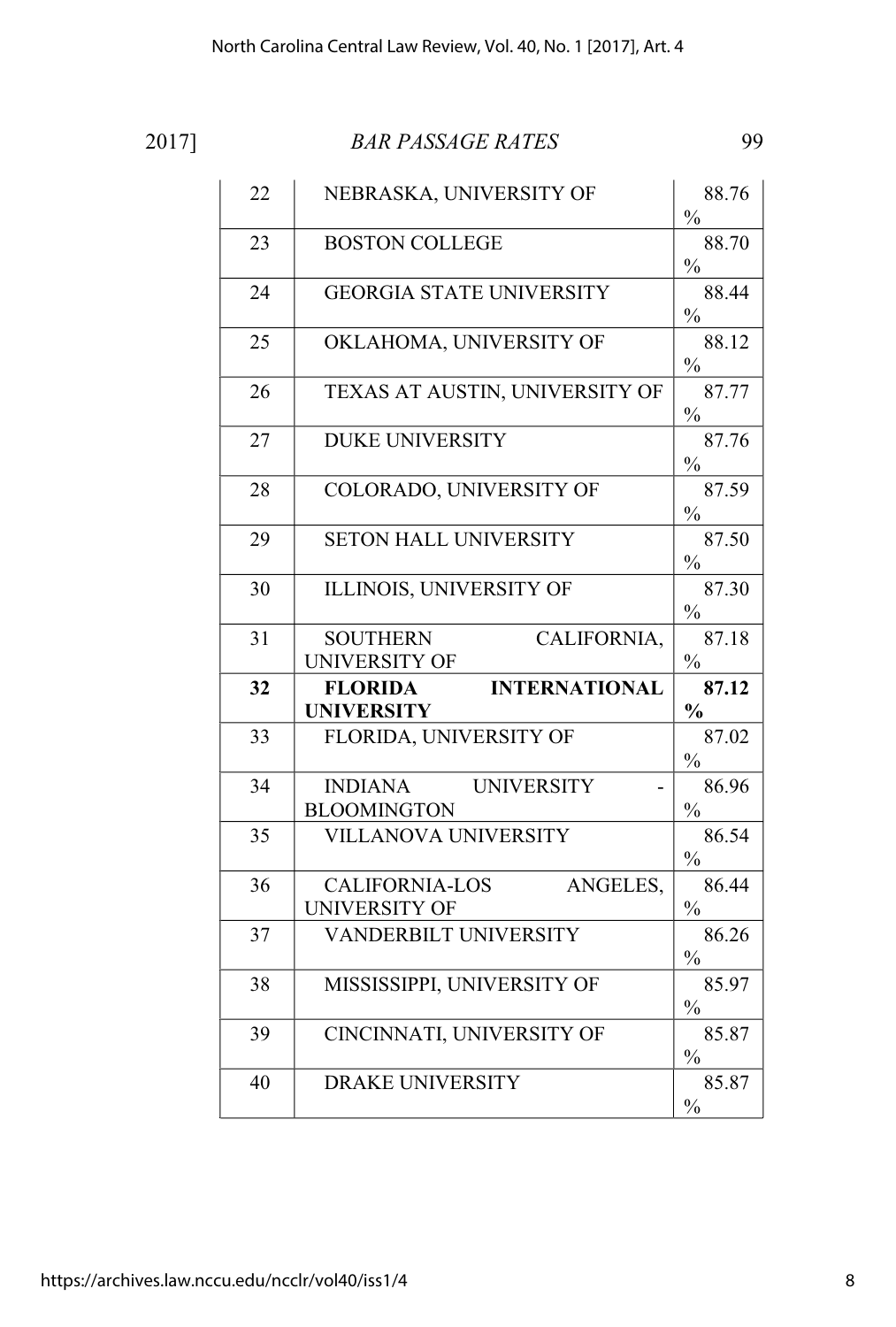Kinsler and Hudson: The Secret to 85% First-Time Bar Passage Rates

| 100 |  | NORTH CAROLINA CENTRAL LAW REVIEW | [Vol. $40:92$ |
|-----|--|-----------------------------------|---------------|
|-----|--|-----------------------------------|---------------|

| 41 | NORTHWESTERN UNIVERSITY                                 | 85.77<br>$\frac{0}{0}$ |
|----|---------------------------------------------------------|------------------------|
| 42 | <b>GEORGETOWN UNIVERSITY</b>                            | 85.67<br>$\frac{0}{0}$ |
| 43 | WILLIAM AND MARY LAW SCHOOL                             | 85.51<br>$\frac{0}{0}$ |
| 44 | TENNESSEE, UNIVERSITY OF                                | 85.26<br>$\frac{0}{0}$ |
| 45 | <b>WASHINGTON UNIVERSITY</b>                            | 85.17<br>$\frac{0}{0}$ |
| 46 | AKRON, UNIVERSITY OF                                    | 85.15<br>$\frac{0}{0}$ |
| 47 | CALIFORNIA-BERKELEY,<br>UNIVERSITY OF                   | 85.10<br>$\frac{0}{0}$ |
| 48 | CITY,<br><b>MISSOURI-KANSAS</b><br><b>UNIVERSITY OF</b> | 84.80<br>$\frac{0}{0}$ |
| 49 | ARIZONA STATE UNIVERSITY                                | 84.78<br>$\frac{0}{0}$ |
| 50 | LOUISVILLE, UNIVERSITY OF                               | 84.76<br>$\frac{0}{0}$ |

Despite average input statistics, all three of the law schools featured in the *ABA Journal* finished in the top fifty law schools for Composite Average First-Time Pass Rate. It seems that the in-house bar preparation courses at these law schools, as the *ABA Journal* suggests, made the bar exam "a surmountable hurdle."<sup>48</sup>

### **C. COMPOSITE AVERAGE FIRST-TIME BAR PASS RATE DIFFERENTIAL RANKINGS**

Moreover, Belmont and FIU ranked in the top 50 for Composite Average First-Time Pass Rate Differential, as reported on ABA Standard 509 Reports, for calendar-year 2015:<sup>49</sup>

| Rank | <b>Law School</b>                  | Composite<br>First-Time<br><b>Bar Pass Rate</b><br><b>Differential</b> |
|------|------------------------------------|------------------------------------------------------------------------|
|      | SOUTHERN CALIFORNIA, UNIVERSITY OF | 23.48%                                                                 |
|      |                                    |                                                                        |

48*. See* Maneiro, *supra* note 14.

49. These reports are available at http://www.abarequireddisclosures.org/. UMKC ranked  $127<sup>th</sup>$  in Composite Average First-Time Pass Rate Differential for calendar-year 2015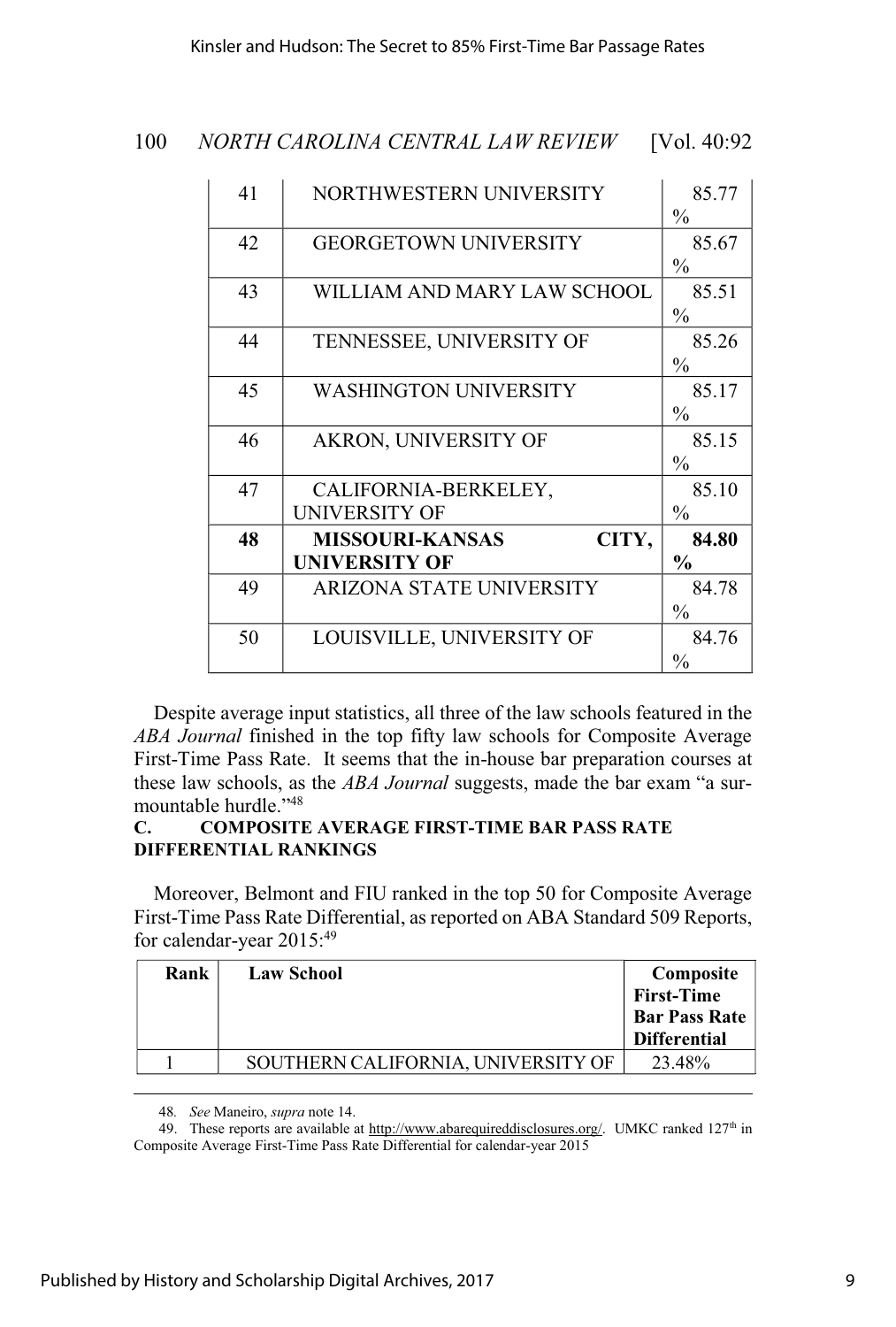| I |  |  |
|---|--|--|

| $\overline{c}$ | STANFORD UNIVERSITY                             | 22.63% |
|----------------|-------------------------------------------------|--------|
| $\overline{3}$ | YALE UNIVERSITY                                 | 21.49% |
| $\overline{4}$ | CALIFORNIA-LOS ANGELES, UNIVERSITY<br>OF        | 21.42% |
| 5              | CALIFORNIA-BERKELEY,<br><b>UNIVERSITY</b><br>OF | 21.40% |
| 6              | VIRGINIA, UNIVERSITY OF                         | 20.05% |
| $\overline{7}$ | HARVARD UNIVERSITY                              | 19.64% |
| 8              | MICHIGAN, UNIVERSITY OF                         | 19.54% |
| 9              | <b>FLORIDA</b><br><b>INTERNATIONAL</b>          | 19.33% |
|                | <b>UNIVERSITY</b>                               |        |
| 10             | FLORIDA, UNIVERSITY OF                          | 19.23% |
| 11             | ARIZONA STATE UNIVERSITY                        | 18.97% |
| 12             | NEW YORK UNIVERSITY                             | 18.11% |
| 13             | <b>CORNELL UNIVERSITY</b>                       | 17.14% |
| 14             | WASHINGTON AND LEE UNIVERSITY                   | 17.07% |
| 15             | CHICAGO, UNIVERSITY OF                          | 17.03% |
| 16             | NORTH CAROLINA, UNIVERSITY OF                   | 16.96% |
| 17             | SETON HALL UNIVERSITY                           | 16.23% |
| 18             | CALIFORNIA-IRVINE, UNIVERSITY OF                | 15.89% |
| 19             | GEORGIA, UNIVERSITY OF                          | 15.14% |
| 20             | <b>GEORGIA STATE UNIVERSITY</b>                 | 14.99% |
| 21             | <b>BELMONT UNIVERSITY</b>                       | 14.94% |
| 22             | ARIZONA, UNIVERSITY OF                          | 14.80% |
| 23             | TEXAS AT AUSTIN, UNIVERSITY OF                  | 14.64% |
| 24             | <b>COLUMBIA UNIVERSITY</b>                      | 14.59% |
| 25             | WAKE FOREST UNIVERSITY                          | 14.59% |
| 26             | OKLAHOMA, UNIVERSITY OF                         | 13.77% |
| 27             | LOUISIANA STATE UNIVERSITY                      | 13.64% |
| 28             | LOYOLA MARYMOUNT UNIVERSITY-LA<br>13.53%        |        |
| 29             | PENNSYLVANIA, UNIVERSITY OF<br>13.51%           |        |
| 30             | <b>DUKE UNIVERSITY</b>                          | 13.42% |
| 31             | <b>CAMPBELL UNIVERSITY</b>                      | 13.02% |
| 32             | <b>BOSTON UNIVERSITY</b>                        | 12.41% |
| 33             | OHIO STATE UNIVERSITY                           | 12.41% |
| 34             | FLORIDA STATE UNIVERSITY                        | 12.21% |
| 35             | <b>GEORGETOWN UNIVERSITY</b>                    | 12.14% |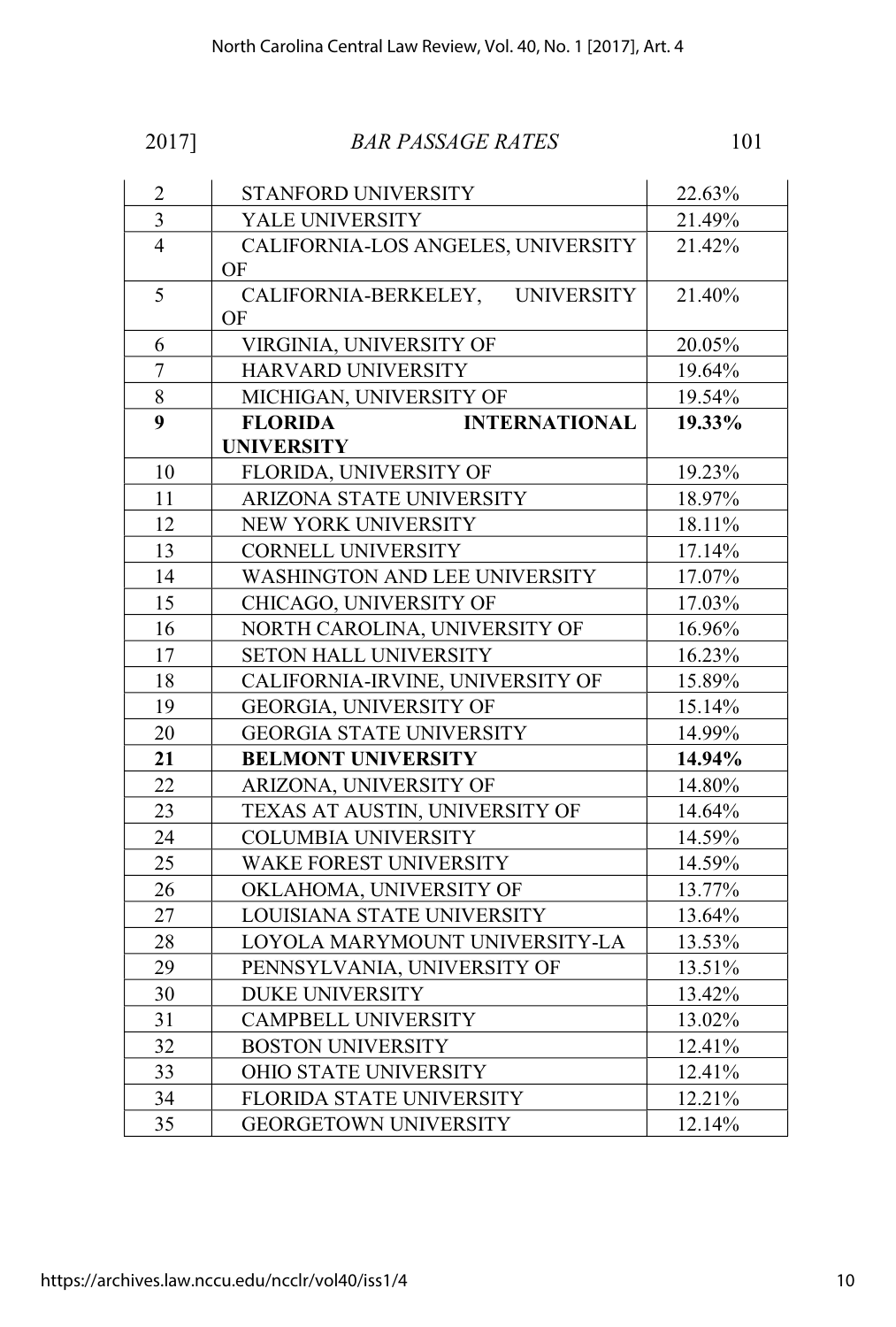| 36 | COLORADO, UNIVERSITY OF         | 11.84% |
|----|---------------------------------|--------|
| 37 | WILLIAM AND MARY LAW SCHOOL     | 11.41% |
| 38 | SOUTHERN METHODIST UNIVERSITY   | 11.27% |
| 39 | CALIFORNIA-DAVIS, UNIVERSITY OF | 10.46% |
| 40 | VILLANOVA UNIVERSITY            | 10.45% |
| 41 | ALABAMA, UNIVERSITY OF          | 10.33% |
| 42 | VANDERBILT UNIVERSITY           | 10.28% |
| 43 | WASHINGTON, UNIVERSITY OF       | 10.11% |
| 44 | <b>EMORY UNIVERSITY</b>         | 9.79%  |
| 45 | <b>BOSTON COLLEGE</b>           | 9.70%  |
| 46 | NORTHWESTERN UNIVERSITY         | 9.36%  |
| 47 | <b>WAYNE STATE UNIVERSITY</b>   | 8.97%  |
| 48 | KANSAS, UNIVERSITY OF           | 8.72%  |
| 49 | STETSON UNIVERSITY              | 8.61%  |
| 50 | <b>CHAPMAN UNIVERSITY</b>       | 8.55%  |

This chart supports the proposition that bar preparation programs are increasing bar passage rates. It is obvious that Belmont, FIU, and UMKC performed well on the bar exam in 2015. The more important question, however, is: Are these law schools outperforming their peers (*i.e.*, schools with similar LSAT scores and UGPAs) on the bar exam?

II. DID BELMONT, FIU, AND UMKC ACTUALLY OUTPERFORM THEIR PEERS ON THE BAR EXAM IN CALENDAR-YEAR 2015?

To determine whether a law school is outperforming its peers, a linear regression analysis must be used to control for differences in input statistics.<sup>50</sup> In other words, when compared to law schools with similar input statistics (LSAT scores and UGPAs), are Belmont, FIU, and UMKC truly outperforming their peers in terms of preparing students for the bar exam? As shown below, the answer is yes.

<sup>50.</sup> In a simple linear regression, the x functions as the independent variable and the y as the dependent variable, using the "x" to predict the "y". *See* KRYZSZTOF J. CIOS ET AL., DATA MINING: A KNOWLEDGE DISCOVERY APPROACH 348 (2007).

The R-squared of linear regression analysis "is a statistical measure of how close the data are to the fitted regression line.... [I]t is the percentage of the response variable variation that is explained by a linear model." Falling between 0 and 1, a zero would indicate that the model does not predict any of the variability in the response data while a 1 would indicate the variability predicts 100% of the response data. *See* Jim Frost, *Regression Analysis: How Do I Interpret R-squared and Assess the Goodness-of-Fit?*, THE MINITAB BLOG (May 30, 2013), http://blog.minitab.com/blog/adventures-in-statistics-2/regression-analysis-how-do-i-interpret-r-squared-and-assess-the-goodness-of-fit.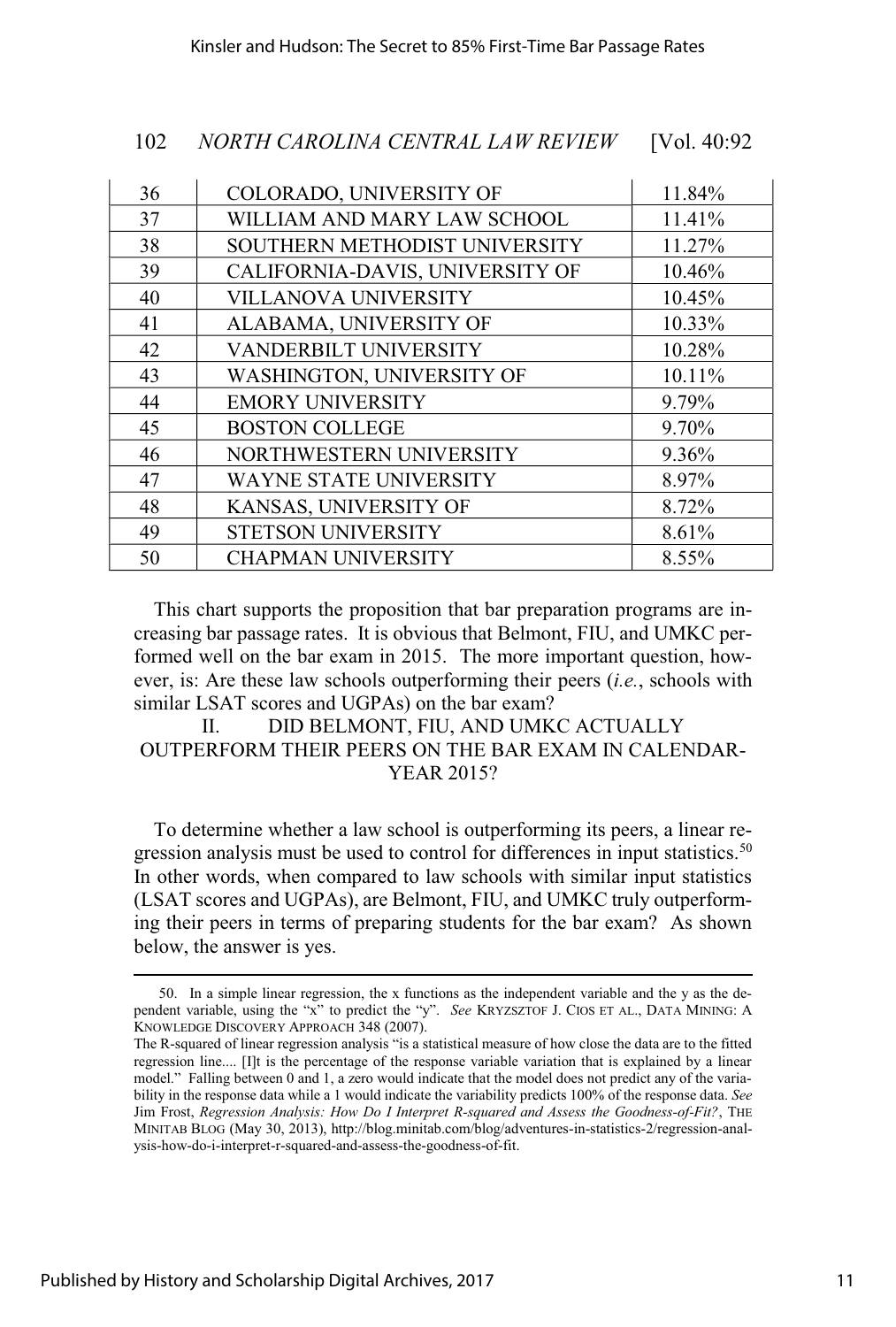Using the most recent data available from the ABA, this section compares 2012 input credentials — Median LSAT Scores and Median UGPAs — with 2015 first-time bar passage rates to determine which law schools over-performed in terms of preparing students to pass the bar exam. To measure the value added by law schools, this article relies upon the input data (UGPAs and LSATs) and output data (bar passage) for 194 ABA-approved law schools.<sup>51</sup> For input data, this article uses the " $50<sup>th</sup>$  Percentile LSAT Total" and "50<sup>th</sup> Percentile GPA Total" reported by law schools on 2012 Standard 509 Information Reports.<sup>52</sup> These metrics were selected because LSAT scores and UGPAs are the two primary factors considered by law school admissions offices.<sup>53</sup> For output data, this article utilizes the Composite Average First-Time Bar Pass Rate and the Composite Average First-Time Bar Pass Rate Differential for each law school. The bar passage rates are for calendar-year 2015, which is the year most members of the 2012 entering class would have taken the bar exam.<sup>54</sup>

This section assesses law schools' over-performance and under-performance utilizing linear regression analysis of LSAT and UGPA for those students entering law school in 2012 and Composite Average First-Time Bar Pass Rate and Composite Average First-Time Bar Pass Rate Differential for those taking the bar exam in 2015, the most recent year for which the data is available. This analysis was conducted using four metrics: (1) Median LSAT and Composite Average First-Time Bar Pass Rate; (2) Median UGPA and Composite Average First-Time Bar Pass Rate; (3) Median LSAT and Composite Average First-Time Bar Pass Rate Differential; and (4) Median UGPA and Composite Average First-Time Bar Pass Rate Differential. As a final study, the article aggregates the number of standard deviations from the mean of the variance from each of these four metrics, thereby equally weighting the four, to determine an overall performance score. Based upon this final

<sup>51.</sup> Eleven ABA-approved law schools were excluded from this study because of missing or inconsistent data. First, the two diploma-privilege law schools (Wisconsin and Marquette) were excluded because they do not report bar examination passage data. Second, the three ABA-approved law schools in Puerto Rico (Inter American University School of Law, Pontifical Catholic University of Puerto Rico School of Law, and University of Puerto Rico School of Law) were excluded because at the time of this study, their students took the LSAT in English but took the bar exam in Spanish, creating language-based consistency problems in comparing performance on the input measure (LSAT) and the output measure (bar exam performance). Third, six law schools, specifically Hamline, Penn State, Penn State-Dickinson Law, Rutgers-Camden, Rutgers-Newark, and William Mitchell, dramatically changed structure between 2012 and 2015; thus, there are consistency problems with the data for these schools. The article also excluded North Texas and Indiana Tech, which did not enroll students in 2012, and all state-accredited law schools.

<sup>52.</sup> These totals include all full-time and part-time students matriculating during the period of October 6, 2011 through October 5, 2012.

<sup>53.</sup> Law Sch. Admission Council, *How Law Schools Determine Whom To Admit*, APPLYING TO LAW SCHOOL, https://www.lsac.org/jd/applying-to-law-school/whom-to-admit (last visited Oct. 26, 2017).

<sup>54.</sup> Belmont, like nearly every other law school, offers a three-year program.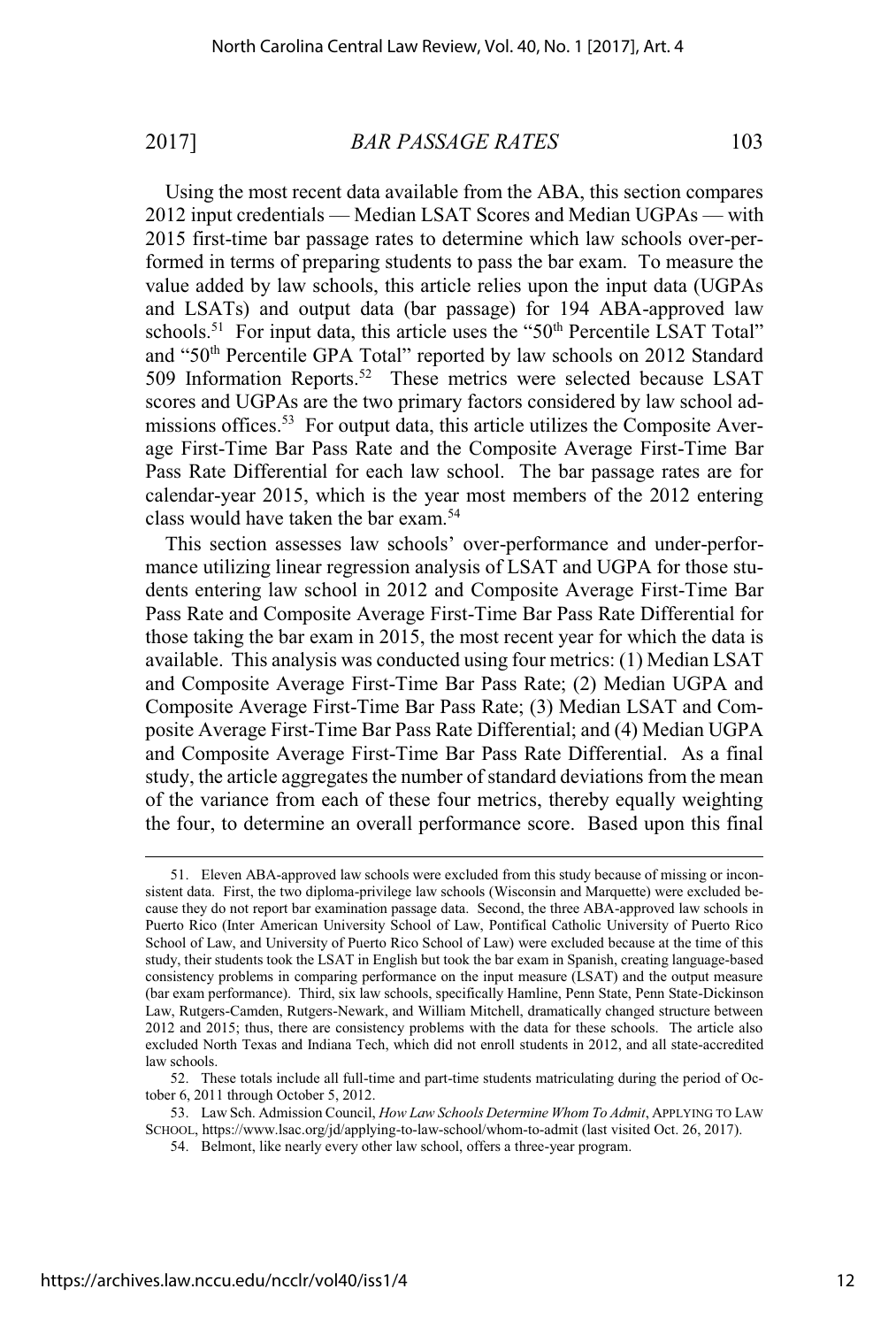analysis, the top twenty schools in terms of over-performing predicted expectations for bar passage based upon UGPA and LSAT scores of incoming students are as follows:

| Rank                    | <b>Law School</b>                      |
|-------------------------|----------------------------------------|
| 1                       | <b>BELMONT UNIVERSITY</b>              |
| $\overline{2}$          | <b>GEORGIA STATE UNIVERSITY</b>        |
| $\overline{3}$          | OKLAHOMA, UNIVERSITY OF                |
| $\overline{\mathbf{4}}$ | <b>FLORIDA</b><br><b>INTERNATIONAL</b> |
|                         | <b>UNIVERSITY</b>                      |
| 5                       | <b>CAMPBELL UNIVERSITY</b>             |
| 6                       | <b>SETON HALL UNIVERSITY</b>           |
| 7                       | KANSAS, UNIVERSITY OF                  |
| 8                       | AKRON, UNIVERSITY OF                   |
| 9                       | WIDENER-COMMONWEALTH                   |
| 10                      | LOUISIANA STATE UNIVERSITY             |
| 11                      | WIDENER UNIVERSITY-DELAWARE            |
| 12                      | MISSISSIPPI COLLEGE                    |
| 13                      | <b>GONZAGA UNIVERSITY</b>              |
| 14                      | <b>QUINNIPIAC UNIVERSITY</b>           |
| 15                      | TEXAS A&M UNIVERSITY                   |
| 16                      | <b>MISSOURI-KANSAS</b><br>CITY,        |
|                         | <b>UNIVERSITY OF</b>                   |
| 17                      | <b>CLEVELAND STATE UNIVERSITY</b>      |
| 18                      | <b>ELON UNIVERSITY</b>                 |
| 19                      | FLORIDA, UNIVERSITY OF                 |
| 20                      | STETSON UNIVERSITY                     |

Remarkably, all three of the law schools featured in the *ABA Journal* finished in the top twenty in terms of over-performing predicted expectations for bar passage. It is unlikely a coincidence that Belmont, FIU, and UMKC — three average law schools — finished in the top twenty in terms of preparing students for the bar exam. It stands to reason that their bar preparation courses are the explanation for such success.

### **A. MEDIAN LSAT AND COMPOSITE AVERAGE FIRST-TIME BAR PASS RATE**

Not surprisingly, as a law school's Median LSAT score increased for students who entered law school in 2012, its Composite Average First-Time Bar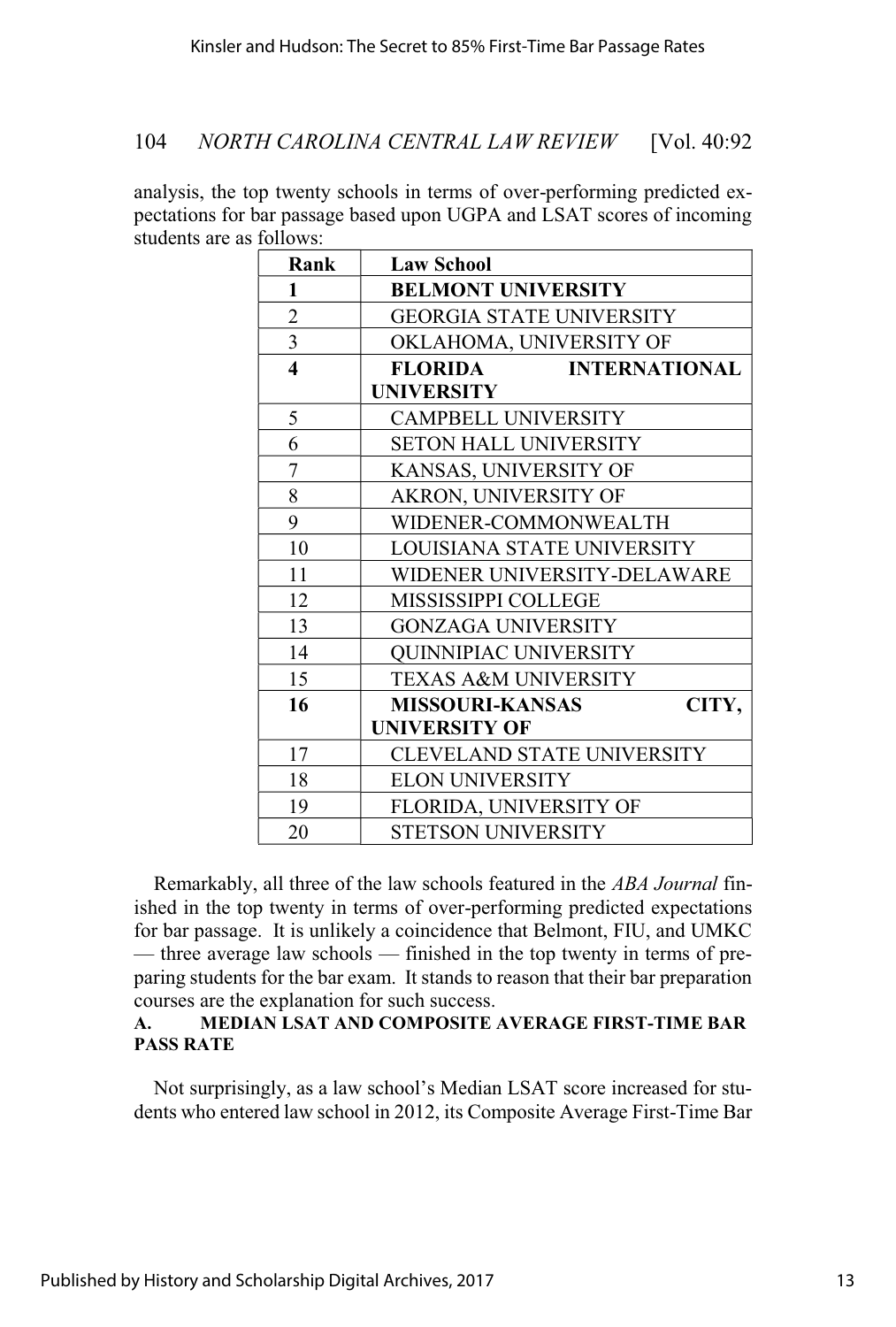Pass Rate similarly increases.<sup>55</sup> Based upon the linear regression analysis comparing law schools' 2012 Median LSAT and 2015 Composite Average First-Time Bar Passage Rate, the linear regression line, meaning the predicted Composite Average First-Time Bar Passage Rate for a law school, is equal to the law school's Median LSAT multiplied by .014 subtracted by 1.4363 (Predicted Composite Average First-Time Bar Pass Rate = .014 (Median  $LSAT$ ) – 1.4363). The R-squared for the resulting regression line is .5437.

Because of the nature of a linear regression analysis, half of the variance necessarily is below the line and half above the predicted line. Positive variance numbers mean that the law school over-performed. That is, the law school's graduates passed the bar exam at a higher percentage than would be predicted based upon the linear regression analysis. Negative variance numbers mean that the law school under-performed. That is, the law school's graduates passed the bar exam at a lower percentage than would be predicted based upon the linear regression analysis. The variance is the disparity between how the law school actually performed with its Composite Average First-Time Bar Pass Rate in comparison to the predicted rate. The rank-ordering of the top ten over-performing law schools, along with that variance, for the assessment metric of Median LSAT and Composite Average First-Time Bar Pass Rate, is listed below:

| Rank | <b>Variance</b> | <b>Law School</b>               |
|------|-----------------|---------------------------------|
|      | 21.05%          | <b>BELMONT UNIVERSITY</b>       |
| 2    | 18.68%          | KANSAS, UNIVERSITY OF           |
| 3    | 16.39%          | MISSISSIPPI COLLEGE             |
| 4    | 15.63%          | <b>MISSOURI-KANSAS</b><br>CITY, |
|      |                 | <b>UNIVERSITY OF</b>            |
| 5    | 14.64%          | <b>QUINNIPIAC UNIVERSITY</b>    |
| 6    | 14.58%          | AKRON, UNIVERSITY OF            |
| 7    | 13.30%          | MISSOURI, UNIVERSITY OF         |
| 8    | 12.60%          | MISSISSIPPI, UNIVERSITY OF      |
| 9    | 12.50%          | <b>DRAKE UNIVERSITY</b>         |
| 10   | 12.35%          | FLORIDA<br><b>INTERNATIONAL</b> |
|      |                 | <b>UNIVERSITY</b>               |

<sup>55.</sup> Delece Smith-Barrow, *Compare LSAT Scores, Bar Exam Performance for Law Schools*, U.S. NEWS & WORLD REPORT (Apr. 4, 2016, 8:00 AM), https://www.usnews.com/education/best-graduateschools/top-law-schools/articles/2016-04-04/compare-lsat-scores-with-bar-exam-performance-for-lawschools/.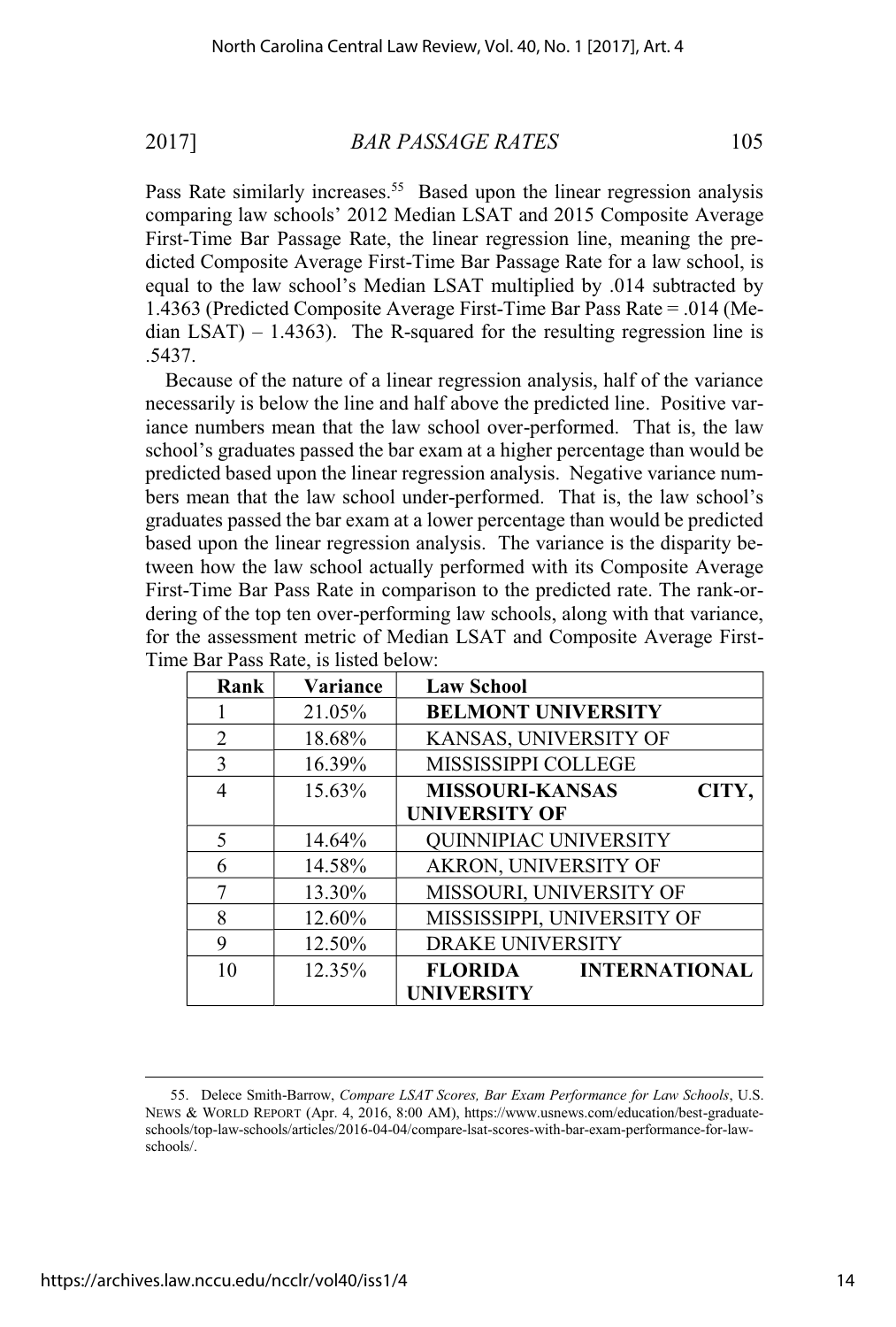All three of the law schools showcased in the *ABA Journal* are ranked in the top ten law schools in terms of preparing students to pass the bar exam. According to the regression analysis, a law school with a Median LSAT Score of 154 (*e.g.*, Belmont) should have had a Composite Average First-Time Bar Passage Rate of about 72%; Belmont exceeded the predicted rate by more than twenty-one points. A law school with a Median LSAT Score of 156 (*e.g.*, FIU) should have had a Composite Average First-Time Bar Passage Rate of about 75%; FIU exceeded the predicted rate by more than twelve points. A law school with a Median LSAT Score of 152 (*e.g.*, UMKC) should have had a Composite Average First-Time Bar Passage Rate of about 69%; UMKC exceeded the predicted rate by nearly sixteen points. Thus, all three law schools significantly outperformed their peers in terms of preparing students for the bar exam. Such evidence suggests that bar preparation programs can substantially increase the bar passage rates at law schools with average (or even below average) input statistics.

# **B. MEDIAN UGPA AND COMPOSITE AVERAGE FIRST-TIME BAR PASS RATE**

As with Median LSAT, as a law school's Median UGPA increased for students who entered law school in 2012, its Composite Average First-Time Bar Pass Rate similarly increases. Based upon the linear regression analysis comparing law schools' 2012 Median UGPA and 2015 Composite Average First-Time Bar Passage Rate, the linear regression line, meaning the predicted Composite Average First-Time Bar Passage Rate for a school, is equal to the law school's Median UGPA multiplied by .4116 subtracted by .6405 (Predicted Composite Average First-Time Bar Passage Rate = .4116 (Median UGPA) – .6405). The R-squared for the resulting regression line is .6234.

Again, because of the nature of a linear regression analysis, half of the variance necessarily is below the line and half above the predicted line. Positive variance numbers mean that the law school over-performed. That is, the law school's graduates passed the bar exam at a higher percentage than would be predicted based upon the linear regression analysis. Negative variance numbers mean that the law school under-performed. That is, the law school's graduates passed the bar exam at a lower percentage than would be predicted based upon the linear regression analysis. The variance is the disparity between how the law school actually performed with its Composite Average First-Time Bar Pass Rate in comparison to the predicted rate. The rank-ordering of the top ten over-performing law schools, along with that variance, for the assessment metric of Median UGPA and Composite Average First-Time Bar Pass Rate, is listed below: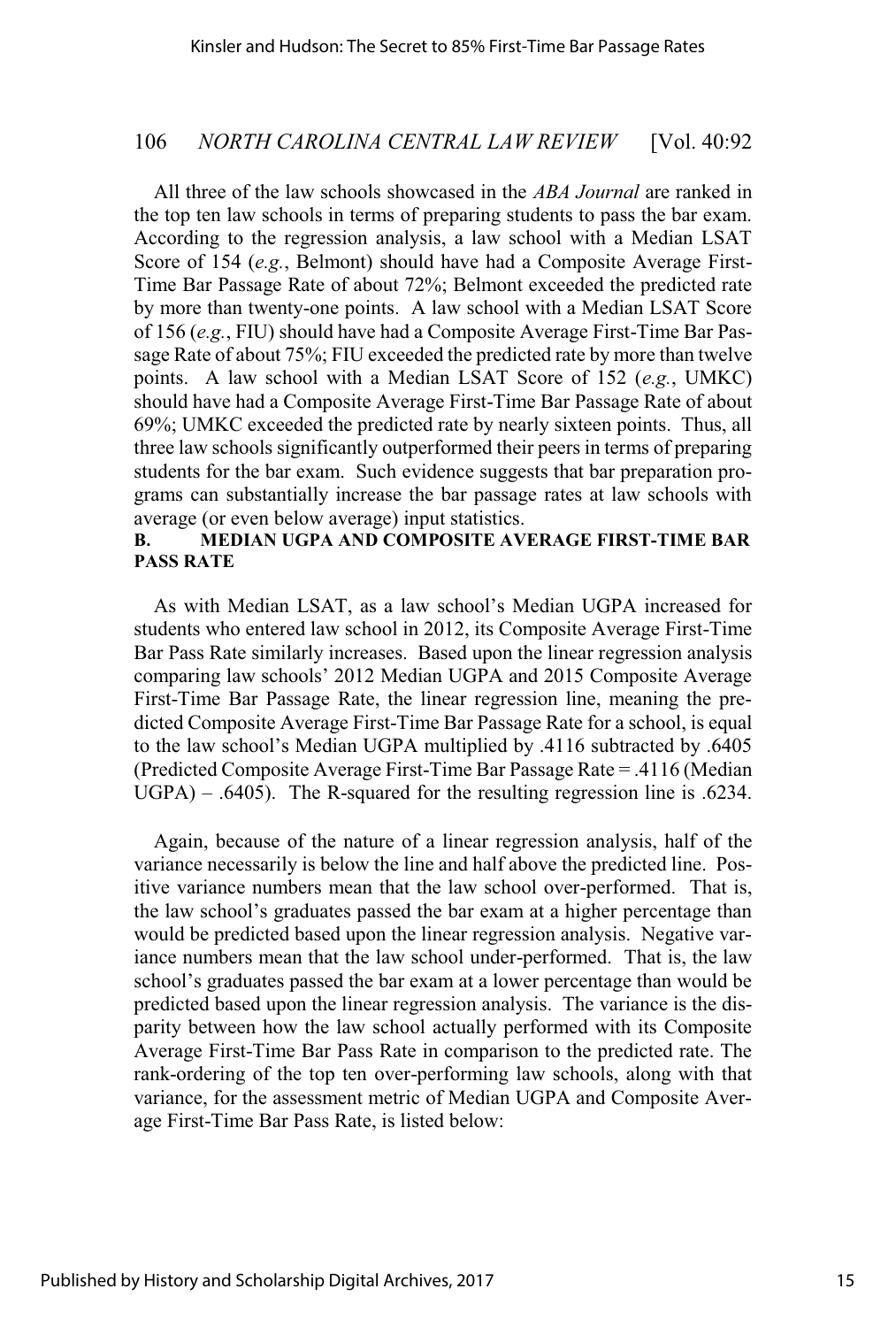| Rank                        | Variance  | <b>Law School</b>               |
|-----------------------------|-----------|---------------------------------|
|                             | 20.01%    | <b>BELMONT UNIVERSITY</b>       |
| $\mathcal{D}_{\mathcal{L}}$ | $16.31\%$ | <b>MISSOURI-KANSAS</b><br>CITY, |
|                             |           | <b>UNIVERSITY OF</b>            |
| 3                           | 14.84%    | KANSAS, UNIVERSITY OF           |
| 4                           | 14.09%    | <b>DRAKE UNIVERSITY</b>         |
| $\varsigma$                 | 13.93%    | <b>QUINNIPIAC UNIVERSITY</b>    |
| 6                           | 13.78%    | <b>GEORGIA STATE UNIVERSITY</b> |
|                             | 12.80%    | <b>GONZAGA UNIVERSITY</b>       |
| 8                           | 11.81%    | OKLAHOMA, UNIVERSITY OF         |
| Q                           | 11.70%    | <b>WIDENER</b><br>UNIVERSITY-   |
|                             |           | <b>DELAWARE</b>                 |
|                             | 11.41%    | <b>TEXAS A&amp;M UNIVERSITY</b> |

Two of the three law schools featured in the *ABA Journal* are ranked in the top ten law schools in terms of preparing students to pass the bar exam.<sup>56</sup> According to the regression analysis, a law school with a median UGPA of 3.33 (*e.g.*, Belmont) should have had a Composite Average First-Time Bar Passage Rate of about 73%; Belmont exceeded the predicted rate by more than twenty points. A law school with a median UGPA of 3.22 (*e.g.*, UMKC) should have had a Composite Average First-Time Bar Passage Rate of about 68%; UMKC exceeded the predicted rate by more than sixteen points. A law school with a median UGPA of 3.60 (*e.g.*, FIU) should have had a Composite Average First-Time Bar Passage Rate of about 84%; FIU exceeded the predicted rate by about three points. Thus, all three law schools outperformed their peers in terms of preparing students for the bar exam. Again, such evidence suggests that bar preparation programs can substantially increase the bar passage rates at law schools with average (or even below average) input statistics.

## **C. MEDIAN LSAT AND COMPOSITE AVERAGE FIRST-TIME BAR PASS RATE DIFFERENTIAL**

As a law school's Median LSAT increased for students who entered law school in 2012, its Composite Average First-Time Bar Pass Rate Differential similarly increases. Based upon the linear regression analysis comparing law schools' 2012 Median LSAT and 2015 Composite Average First-Time Bar Pass Rate Differential, the linear regression line, meaning the predicted Composite Average First-Time Bar Passage Rate Differential for a school, is

<sup>56.</sup> FIU ranked  $80<sup>th</sup>$  in the Median UGPA and Composite Average First-Time Bar Pass Rate analysis.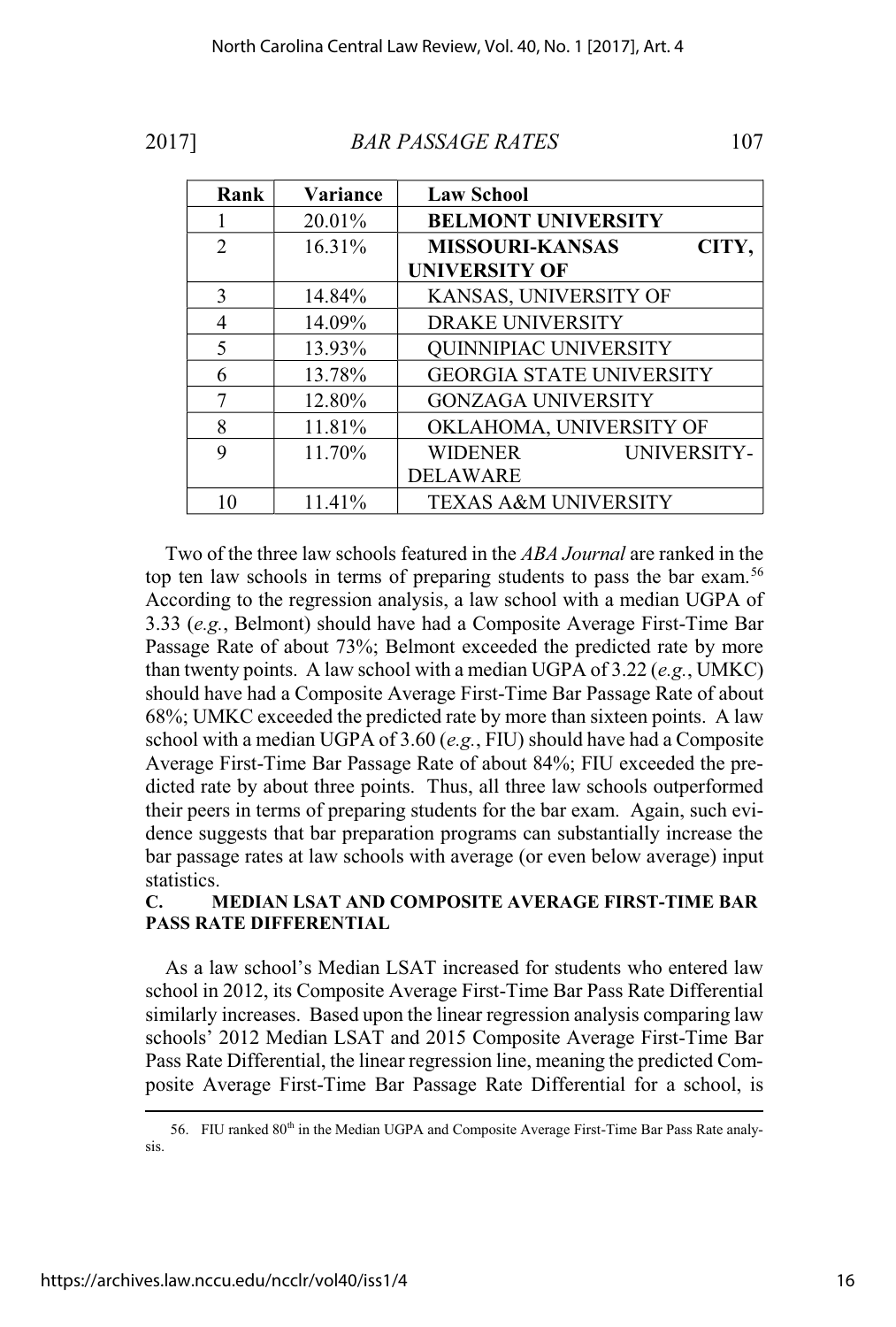equal to the law school's Median LSAT multiplied by .0136 subtracted by 2.1241 (Predicted Composite Average First-Time Bar Pass Rate Differential  $= .0136$  (Median LSAT)  $- 2.1241$ ). The R-squared for the resulting regression line is .6291.

As previously indicated, because of the nature of a linear regression analysis, half of the variance necessarily is below the line and half above the predicted line. Positive variance numbers mean that the law school overperformed. That is, the law school's graduates passed the bar exam at a higher percentage rate differential than would be predicted based upon the linear regression analysis. Negative variance numbers mean that the law school under-performed. That is, the law school's graduates passed the bar exam with a lower rate differential than would be predicted based upon the linear regression analysis. The variance is the disparity between how the law school actually performed with its Composite Average First-Time Bar Pass Rate Differential in comparison to the predicted rate differential. The rankordering of the top ten law schools, along with that variance, for the assessment metric of Median LSAT and Composite Average First-Time Bar Pass Rate Differential, is listed below:

| Rank | Variance | <b>Law School</b>                      |
|------|----------|----------------------------------------|
| 1    | 19.58%   | <b>FLORIDA</b><br><b>INTERNATIONAL</b> |
|      |          | <b>UNIVERSITY</b>                      |
| 2    | 17.91%   | <b>BELMONT UNIVERSITY</b>              |
| 3    | 15.99%   | <b>CAMPBELL UNIVERSITY</b>             |
| 4    | 13.76%   | <b>SETON HALL UNIVERSITY</b>           |
| 5    | 12.68%   | FLORIDA, UNIVERSITY OF                 |
| 6    | 12.53%   | LOUISIANA STATE UNIVERSITY             |
| 7    | 12.45%   | FLORIDA A&M UNIVERSITY                 |
| 8    | 11.30%   | OKLAHOMA, UNIVERSITY OF                |
| 9    | 11.16%   | <b>GEORGIA STATE UNIVERSITY</b>        |
| 10   | 10.91%   | AKRON, UNIVERSITY OF                   |

Two of the three law schools featured in the *ABA Journal* are ranked in the top ten law schools in terms of preparing students to pass the bar exam.<sup>57</sup> According to the regression analysis, a law school with a Median LSAT Score of 156 (*e.g.*, FIU) should have had a Composite Average First-Time Bar Passage Rate Differential of about .25%; FIU exceeded the predicted rate by more than nineteen points. A law school with a Median LSAT Score of

<sup>57.</sup> UMKC ranked 59<sup>th</sup> in the Median LSAT and Composite Average First-Time Bar Pass Rate Differential analysis.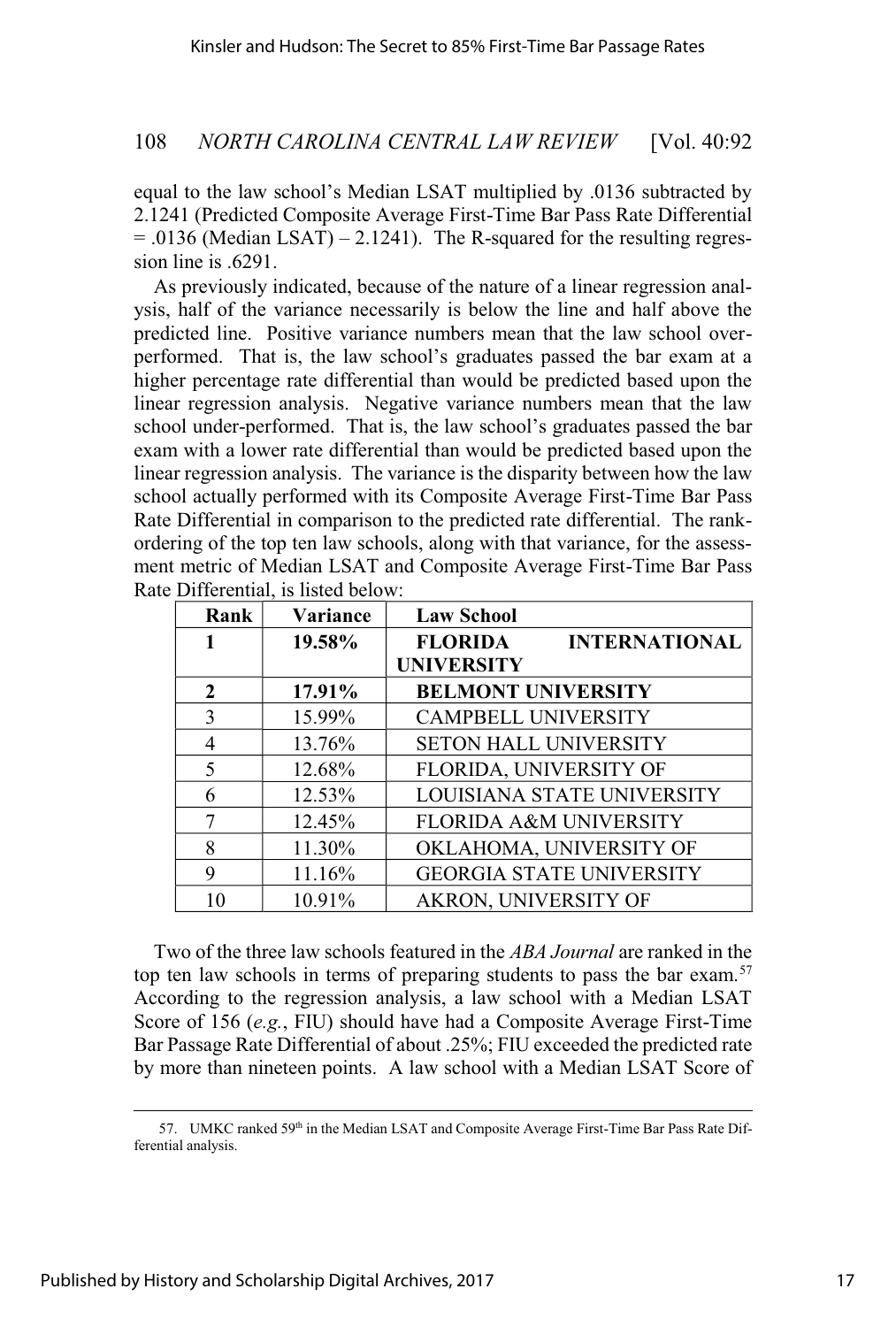154 (*e.g.*, Belmont) should have had a Composite Average First-Time Bar Passage Rate Differential of about -3%; Belmont exceeded the predicted rate by nearly eighteen points. A law school with a Median LSAT Score of 152 (*e.g.*, UMKC) should have had a Composite Average First-Time Bar Passage Rate Differential of about -6; UMKC exceeded the predicted rate by more than three points. Thus, all three law schools outperformed their peers in terms of preparing students for the bar exam. Again, such evidence indicates that bar preparation programs can substantially increase the bar passage rates at law schools with average (or even below average) input statistics.

### **D. MEDIAN UGPA AND COMPOSITE AVERAGE FIRST-TIME BAR PASS RATE DIFFERENTIAL**

As with the three previous metrics, as a law school's Median UGPA increases so does its Composite Average First-Time Bar Pass Rate Differential. Based upon the linear regression analysis comparing law schools' 2012 Median UGPA and 2015 Composite Average First-Time Bar Pass Rate Differential, the linear regression line, meaning the predicted Composite Average First-Time Bar Passage Rate Differential for a school, is equal to the law school's Median UGPA multiplied by .3826 subtracted by 1.2856 (Predicted Composite Average First-Time Bar Passage Rate Differential = .3826 (Median  $UGPA$ ) – 1.2856). The R-squared for the resulting regression line is .6291.

As noted above, because of the nature of a linear regression analysis, half of the variance necessarily is below the line and half above the predicted line. Positive variance numbers mean that the law school over-performed. That is, the law school's graduates passed the bar exam at a higher percentage rate differential than would be predicted based upon the linear regression analysis. Negative variance numbers mean that the law school under-performed. That is, the law school's graduates passed the bar exam with a lower rate differential than would be predicted based upon the linear regression analysis. The variance is the disparity between how the law school actually performed with its Composite Average First-Time Bar Pass Rate Differential in comparison to the predicted rate differential. The rank-ordering of the top fifteen law schools, along with that variance, for the assessment metric of Median UGPA and Composite Average First-Time Bar Pass Rate Differential, is listed below:

| Rank | Variance  | <b>Law School</b>          |
|------|-----------|----------------------------|
|      | $16.09\%$ | <b>BELMONT UNIVERSITY</b>  |
|      | 15.70%    | <b>CAMPBELL UNIVERSITY</b> |
|      | 15.63%    | <b>ELON UNIVERSITY</b>     |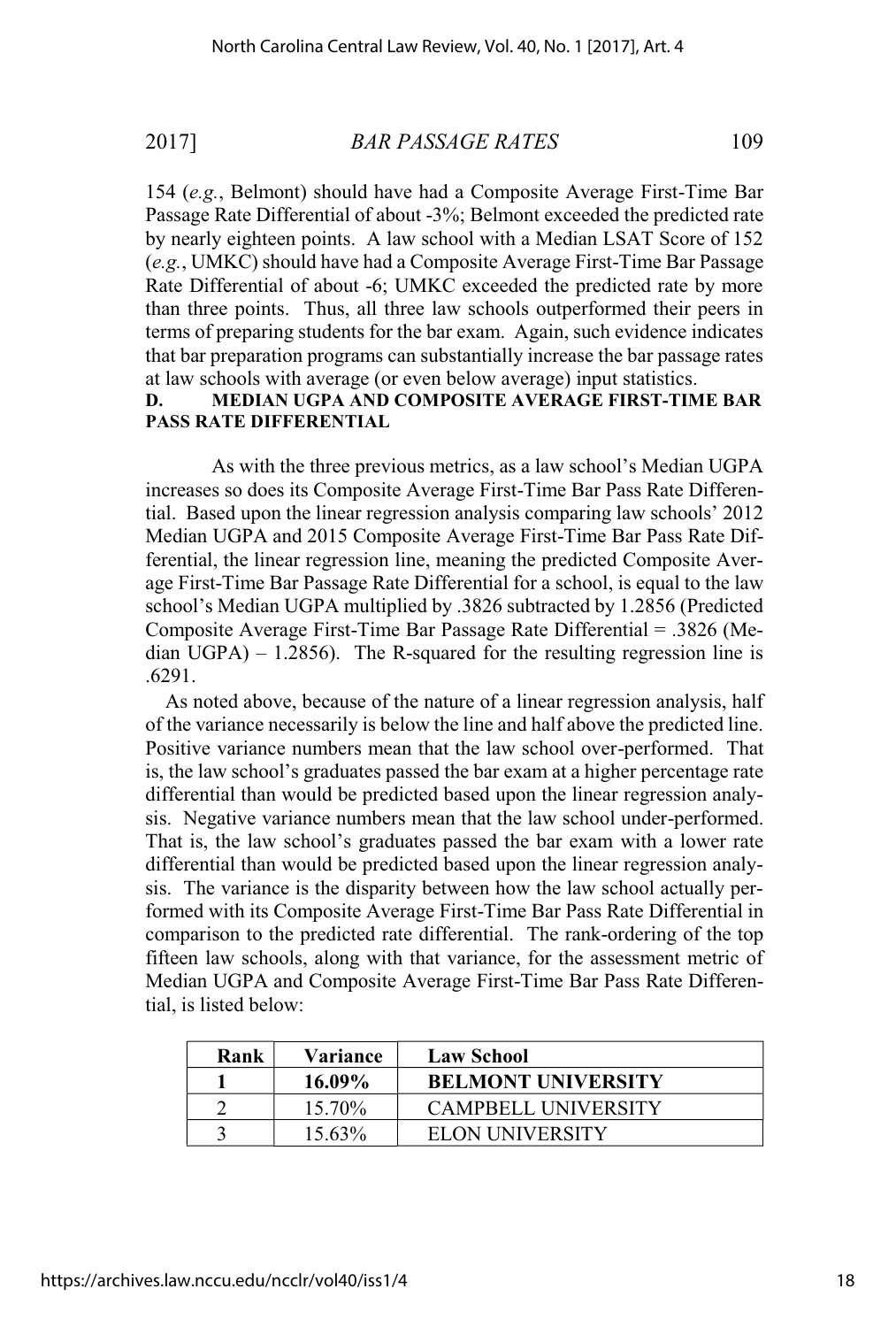| 4  | 14.61%    |                   | <b>GEORGIA STATE UNIVERSITY</b>                                                                            |
|----|-----------|-------------------|------------------------------------------------------------------------------------------------------------|
| 5  | 12.88%    |                   | LOUISIANA STATE UNIVERSITY                                                                                 |
| 6  | 11.88%    |                   | UNIVERSITY OF LA VERNE                                                                                     |
| 7  | 11.86%    |                   | OKLAHOMA, UNIVERSITY OF                                                                                    |
| 8  | 11.68%    |                   |                                                                                                            |
| 9  | $11.63\%$ |                   |                                                                                                            |
| 10 | 11.23%    |                   | NORTH CAROLINA, UNIVERSITY                                                                                 |
|    |           | OF                |                                                                                                            |
| 11 | 10.88%    |                   | <b>SETON HALL UNIVERSITY</b>                                                                               |
| 12 | 10.44%    |                   | FLORIDA, UNIVERSITY OF                                                                                     |
| 13 | $10.16\%$ |                   |                                                                                                            |
|    |           |                   |                                                                                                            |
| 14 | $10.15\%$ | <b>FLORIDA</b>    | <b>INTERNATIONAL</b>                                                                                       |
|    |           | <b>UNIVERSITY</b> |                                                                                                            |
| 15 | $10.14\%$ | <b>WIDENER</b>    | UNIVERSITY-                                                                                                |
|    |           | <b>DELAWARE</b>   |                                                                                                            |
|    |           |                   | <b>STETSON UNIVERSITY</b><br><b>TEXAS A&amp;M UNIVERSITY</b><br>CALIFORNIA-IRVINE,<br><b>UNIVERSITY OF</b> |

Two of the three law schools showcased in the *ABA Journal* are ranked in the top fifteen law schools in terms of preparing students to pass the bar exam.<sup>58</sup> According to the regression analysis, a law school with a median UGPA of 3.33 (*e.g.*, Belmont) should have had a Composite Average First-Time Bar Passage Rate Differential of about -1%; Belmont exceeded the predicted rate by more than sixteen points. A law school with a median UGPA of 3.60 (*e.g.*, FIU) should have had a Composite Average First-Time Bar Passage Rate Differential of about 9%; FIU exceeded the predicted rate by more than ten points. A law school with a median UGPA of 3.22 (*e.g.*, UMKC) should have had a Composite Average First-Time Bar Passage Rate Differential of about -5.3; UMKC exceeded the predicted rate by more than three points. Thus, all three law schools outperformed their peers in terms of preparing students for the bar exam. Such evidence suggests that bar preparation programs can substantially increase the bar passage rates at law schools with average (or even below average) input statistics.

#### **E. OVER-PERFORMANCE AND UNDER-PERFORMANCE BASED UPON AN AGGREGATE OF THE STANDARD DEVIATIONS OF THE VARIANCES FROM EACH THE FOUR ANALYZED METRICS**

One final means of assessment of over-performance and under-performance was conducted. The standard deviation of the variances from each of

<sup>58.</sup> UMKC ranked 65th in the Median UGPA and Composite Average First-Time Bar Pass Rate Differential analysis.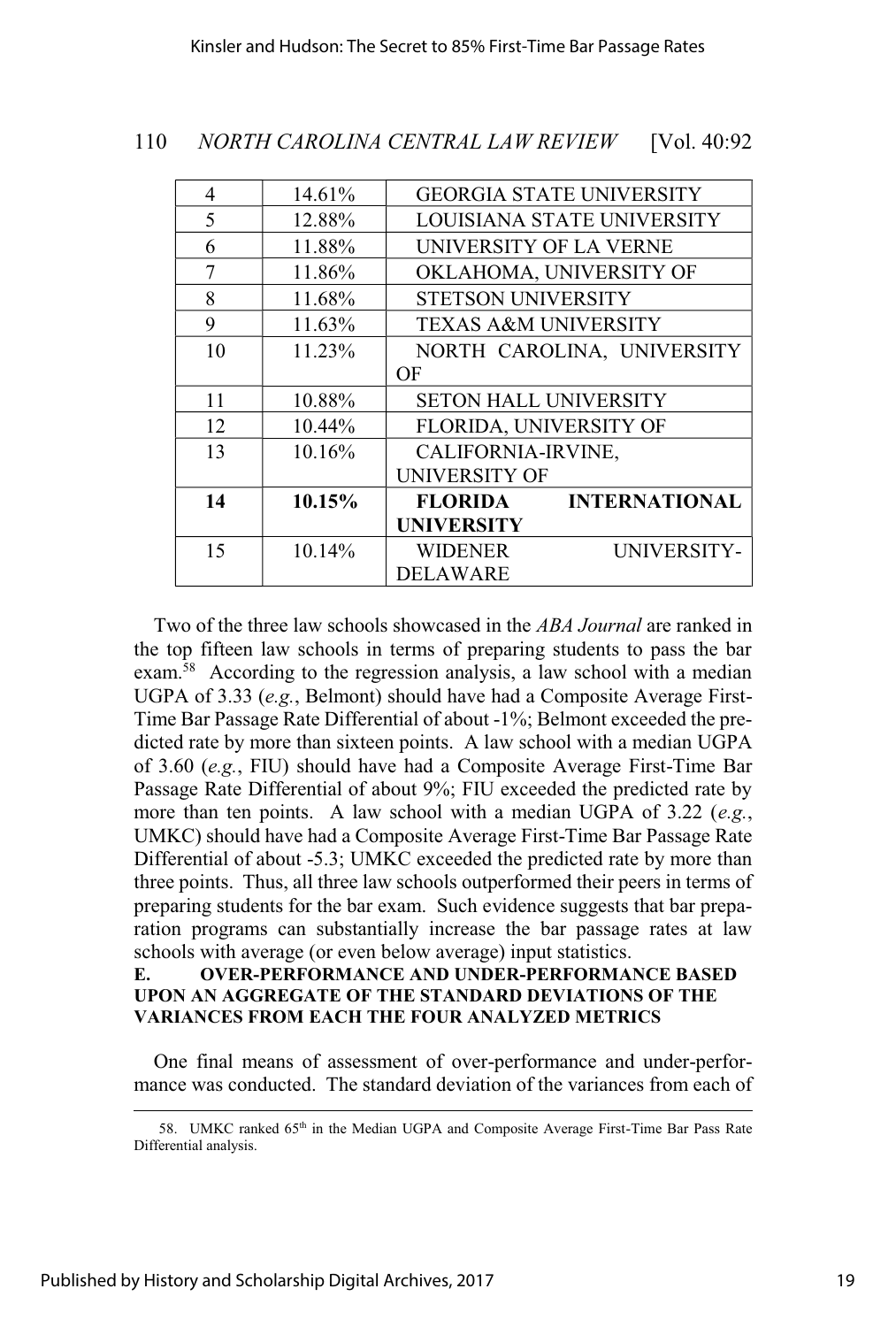the four metrics discussed above were calculated. The standard deviations of the variances for each of four metrics are as follows: Median LSAT and Composite Average First-Time Bar Pass Rate (0.084441612 or approximately 8.44%), Median UGPA and Composite Average First-Time Bar Pass Rate (0.075789659 or approximately 7.58%), Median LSAT and Composite Average First-Time Bar Pass Rate Differential (0.068977457 or approximately 6.90%), and Median UGPA and Composite Average First-Time Bar Pass Rate Differential (0.065488766 or approximately 6.55%). The number of standard deviations from the mean for each variance for each law school in all four metrics was then determined, and then the number of standard deviations from the mean for each law school for each of the four metrics were aggregated. This approach allowed for equal weighting of the law school's performance on each of the metrics while avoiding the problem of scaling caused by the differences between LSAT and UGPA and Composite Average First-Time Bar Pass Rate and Composite Average First-Time Bar Pass Rate Differential. This standard deviation aggregation allows for an analysis combining all four metrics discussed above. The rank-ordering of the top twenty law schools along with the number of standard deviations from the mean aggregated across the four metrics are listed below:

| Rank                    | <b>Standard</b>  | <b>Law School</b>                      |
|-------------------------|------------------|----------------------------------------|
|                         | <b>Deviation</b> |                                        |
|                         | Aggregate        |                                        |
| 1                       | 10.18644         | <b>BELMONT UNIVERSITY</b>              |
| 2                       | 6.788501         | <b>GEORGIA STATE UNIVERSITY</b>        |
| 3                       | 6.25685          | OKLAHOMA, UNIVERSITY OF                |
| $\overline{\mathbf{4}}$ | 6.245559         | <b>INTERNATIONAL</b><br><b>FLORIDA</b> |
|                         |                  | <b>UNIVERSITY</b>                      |
| 5                       | 6.226784         | <b>CAMPBELL UNIVERSITY</b>             |
| 6                       | 5.820428         | <b>SETON HALL UNIVERSITY</b>           |
| 7                       | 5.788068         | KANSAS, UNIVERSITY OF                  |
| 8                       | 5.639127         | AKRON, UNIVERSITY OF                   |
| 9                       | 5.560729         | WIDENER-COMMONWEALTH                   |
| 10                      | 5.455673         | LOUISIANA STATE UNIVERSITY             |
| 11                      | 5.284214         | WIDENER<br>UNIVERSITY-                 |
|                         |                  | <b>DELAWARE</b>                        |
| 12                      | 5.282059         | MISSISSIPPI COLLEGE                    |
| 13                      | 5.109223         | <b>GONZAGA UNIVERSITY</b>              |
| 14                      | 5.002615         | <b>QUINNIPIAC UNIVERSITY</b>           |
| 15                      | 4.929217         | <b>TEXAS A&amp;M UNIVERSITY</b>        |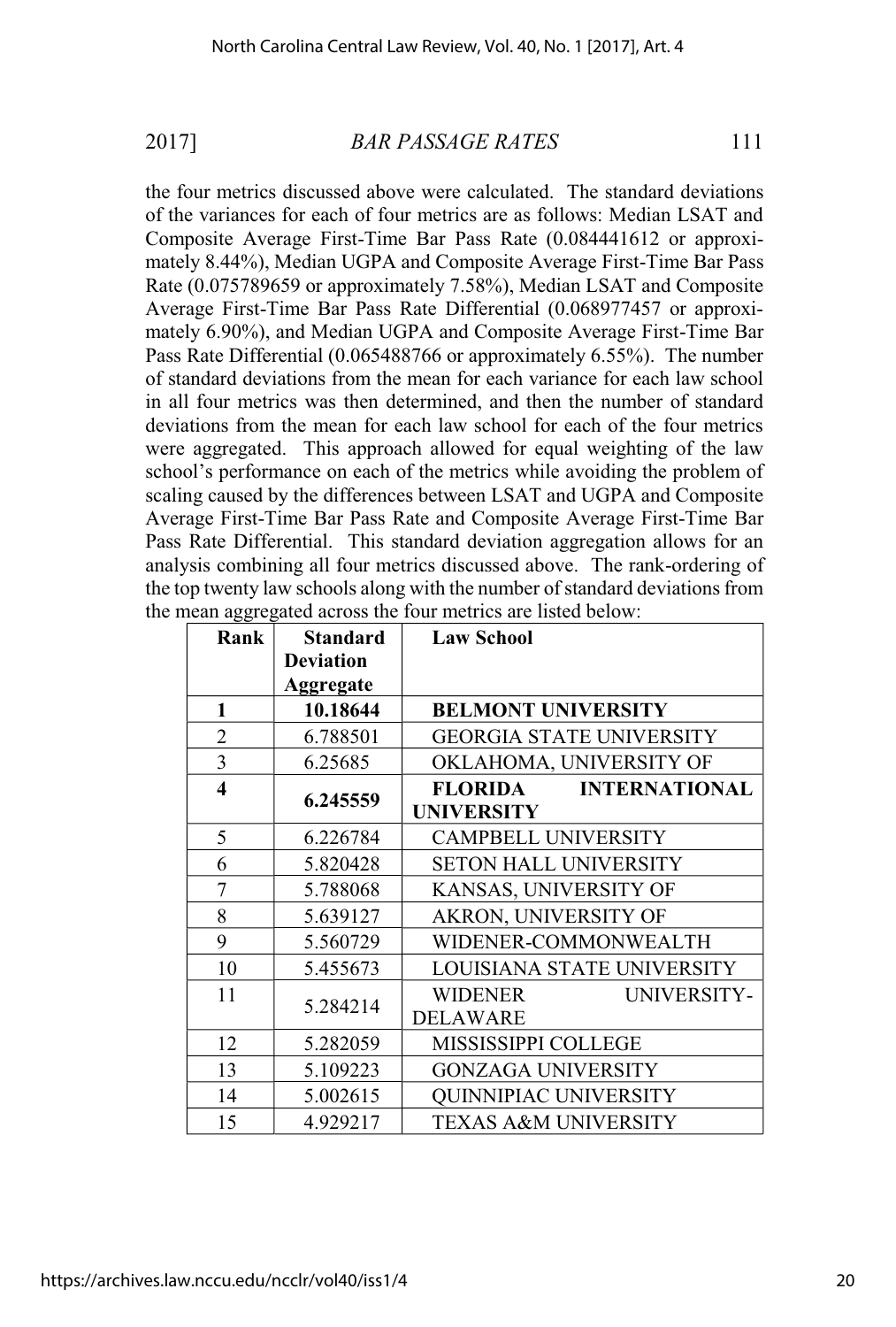| 112 | NORTH CAROLINA CENTRAL LAW REVIEW |  | [Vol. $40:92$ |
|-----|-----------------------------------|--|---------------|
|-----|-----------------------------------|--|---------------|

| 16 | 4.890254 | <b>MISSOURI-KANSAS</b><br>CITY,<br><b>UNIVERSITY OF</b> |
|----|----------|---------------------------------------------------------|
| 17 | 4.859701 | <b>CLEVELAND STATE UNIVERSITY</b>                       |
| 18 | 4.807906 | <b>ELON UNIVERSITY</b>                                  |
| 19 | 4.490916 | FLORIDA, UNIVERSITY OF                                  |
| 20 | 4.435713 | <b>STETSON UNIVERSITY</b>                               |

Remarkably, all three law schools featured in the *ABA Journal* finished in the top twenty in terms of over-performing predicted expectations for bar passage. Odds are, this is not a coincidence; most likely, the bar preparation courses at Belmont, FIU, and UMKC are the reason for such success.

III. BAR EXAM PERFORMANCE SINCE 2015

As shown above, the three law schools featured in the *ABA Journal* substantially outperformed their peers on the bar exam in 2015. Although complete 2016 bar passage data will not be available until December 15, 2017, are those three law schools, based on available data, continuing to perform well on bar exams?

**A. BELMONT**

#### **1. FIRST-TIME PASS RATES**

Belmont enrolled eighty-two new students in August 2013.<sup>59</sup> That class (graduating class of 2016) had a median LSAT score of 155 (tied for 95th out of 203 ABA-approved law schools) and a median UGPA of 3.42 (tied for 85th out of 203 ABA-approved law schools).<sup>60</sup> In addition, that class had an 11% first-year attrition rate and a 2.7% second-year attrition rate. $^{61}$  Of the seventy-two graduates of the Class of 2016, sixty-eight sat for the July 2016 bar exam. Despite average LSAT scores and UGPAs, Belmont's Class of 2016 achieved a first-time pass rate—all states—on the July 2016 exam of 88.24%. The national average first-time pass rate of graduates of ABAapproved law schools on the July 2016 bar exam was 74%.<sup>62</sup>

Further, Belmont's first-time pass rate on the February  $2016 (1/1)$  and February 2017 (1/1) Tennessee bar exams was  $100\%$ .<sup>63</sup>

<sup>59.</sup> ABA Standard 509 Disclosures (2013), BELMONT U., http://www.abarequireddisclosures.org (2017).

<sup>60</sup>*. Id.*

<sup>61.</sup> ABA Standard 509 Disclosures (2014, 2015), BELMONT U., http://www.abarequireddisclosures.org (2017).

<sup>62.</sup> Nat'l Conf. of Bar Exam'rs, *2016 Statistics*, NATIONAL CONFERENCE OF BAR EXAMINERS, http://ncbex.org/pdfviewer/?file=%2Fdmsdocument%2F205/ (last visited Oct. 31, 2017).

<sup>63.</sup> Tenn. Bd. of Law Exam'rs, *Feb 2016 TN Schools Summary of Statistics*, STATISTICS, http://www.tnble.org/sites/default/files/february\_2016\_tn\_schools\_summary\_of\_statistics.pdf; Tenn.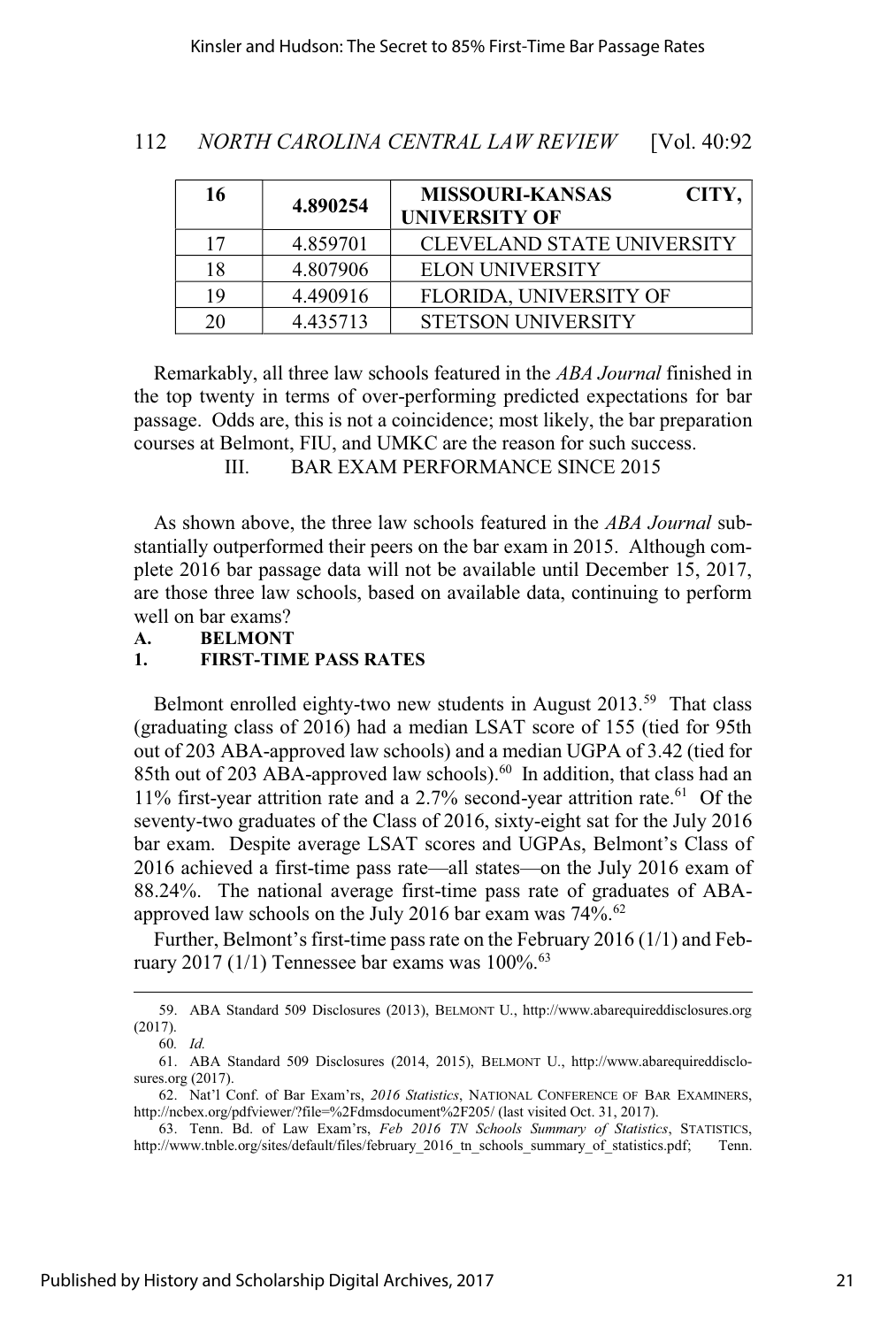### **2. ULTIMATE PASS RATES**

To date, the Class of 2015 has had four opportunities to take a bar exam.<sup>64</sup> Of the eight-seven graduates of that class, eighty-six have taken a bar exam; of those eighty-six, eighty-three have passed at least one bar exam.<sup>65</sup> Thus, after four opportunities, the ultimate pass rate—all states—of the Belmont's Class of 2015 is  $96.51\%$ .<sup>66</sup>

Belmont's Class of 2016 has had two opportunities to take a bar exam. $67$ Of the seventy-two graduates of that class, sixty-nine have taken a bar exam; of those sixty-nine, sixty-six have passed at least one bar exam.<sup>68</sup> Thus, after two opportunities, the ultimate pass rate—all states—of the Class of 2016 is 95.65%.<sup>69</sup> Thus, Belmont's ultimate pass rate for each of its past two graduating classes exceeds 95%.<sup>70</sup>

#### **B. FIU**

FIU enrolled 158 new students in August  $2013$ .<sup>71</sup> That class (graduating class of 2016) had a median LSAT score of 156 (tied for 89th out of 203 ABA-approved law schools) and a median UGPA of 3.59 (tied for 35th out of 203 ABA-approved law schools).<sup>72</sup> In addition, that class had a  $13.8\%$ first-year attrition rate and a  $0.7\%$  second-year attrition rate.<sup>73</sup>

FIU's first-time pass rate on the February 2016 Florida bar exam was 84.6%, the highest rate in the state of Florida.<sup>74</sup> FIU's first-time pass rate on the July 2016 Florida bar exam was 87.5%, the highest rate in the state of

65. Belmont Class of 2015 Bar Results (on file).

66*. Id*.

68. Belmont Class of 2016 Bar Results (on file).

69*. Id.* 70*. Id.*

71. ABA Standard 509 Disclosures, FLA. INT'L U., 1 (2013), http://www.abarequireddisclosures.org/ (Select "FIU" and "2013") (2017).

72*. Id.*

Board of Law Exam'r*, Feb 2017 TN School Statistics*, STATISTICS, http://www.tnble.org/sites/default/files/feb\_2017\_tn\_schools\_summary\_of\_statistics.pdf.

<sup>64.</sup> The Class of 2015 graduated in May 2015 and thus were eligible to sit for the July 2015 bar exam, the February and July 2016 bar exams, and the February 2017 bar exam.

<sup>67.</sup> The Class of 2016 graduated in May 2016 and thus were eligible to sit for the July 2016 bar exam and the February 2017 bar exam.

<sup>73.</sup> ABA Standard 509 Disclosures, FLA. INT'L U., 2 (2014), http://www.abarequireddisclosures.org/ (Select "FIU" and "2014") (2017); ABA Standard 509 Disclosures, FLA. INT'L U., 2 (2015), http://www.abarequireddisclosures.org/ (Select "FIU" and "2015") (2017).

<sup>74.</sup> Fla. Bd. Of Law Exam'rs, *February 2016 General Bar Examination Overall Method* (Apr. 11, 2016),

https://www.floridabarexam.org/\_\_85257bfe0055eb2c.nsf/52286ae9ad5d845185257c07005c3fe1/082c5 39f6245872085257f9200485121.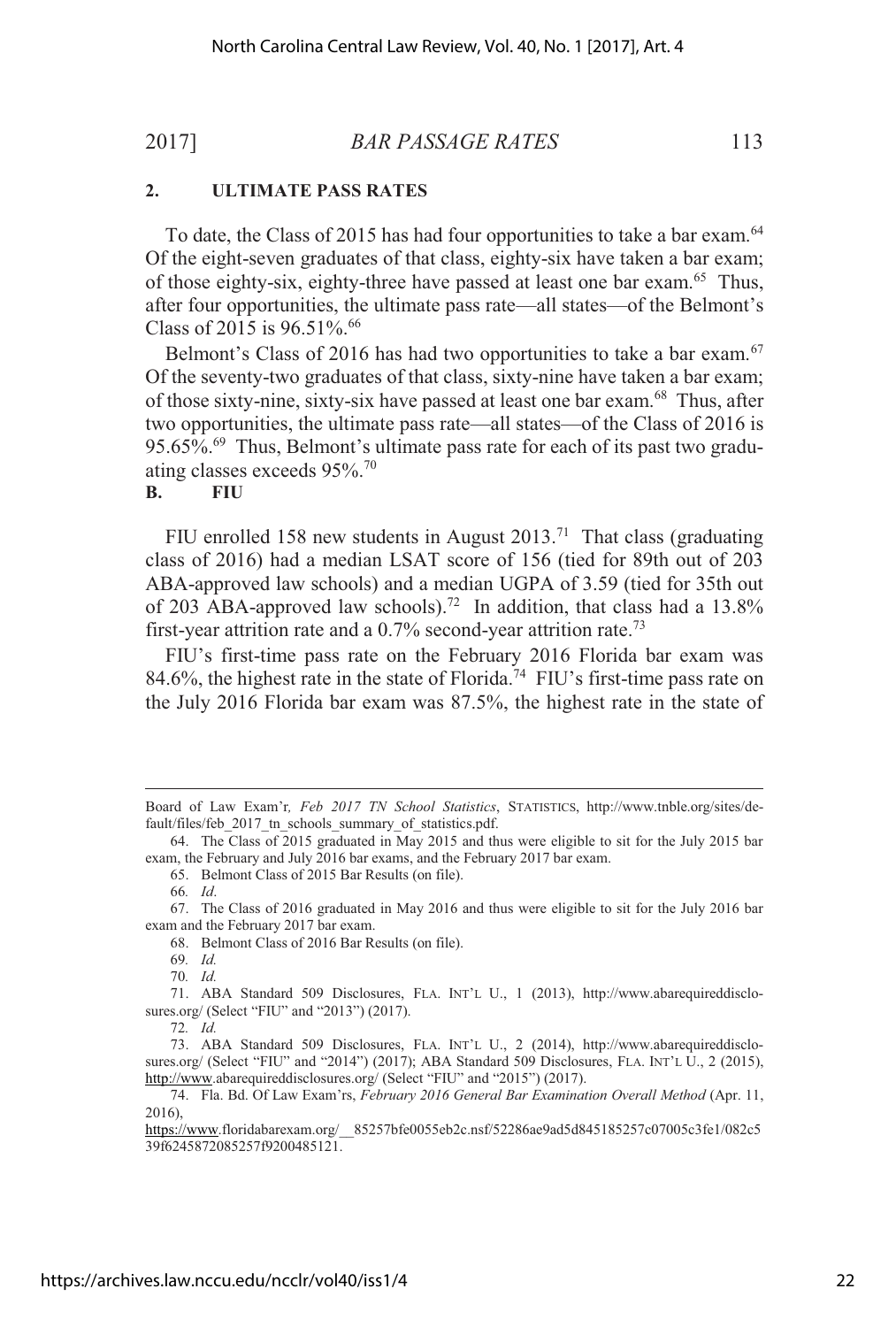Florida.<sup>75</sup> FIU's first-time pass rate on the February 2017 Florida bar exam was  $78.9\%$ , the second-highest rate in Florida.<sup>76</sup> Hence, FIU is continuing to excel on the bar exam.

### **C. UMKC**

UMKC enrolled 172 new students in August  $2013$ .<sup>77</sup> That class (graduating class of 2016) had a median LSAT score of 152 (tied for 130th out of 203 ABA-approved law schools) and a median UGPA of 3.26 (tied for 134th out of 203 ABA-approved law schools).<sup>78</sup> In addition, that class had a 6.2% firstyear attrition rate and a 1.2% second-year attrition rate.<sup>79</sup> UMKC's 2016 and 2017 pass rates are not yet available.

IV. EXAMINING BAR PREPARATION COURSES

Although the bar preparation courses at Belmont, FIU, and UMKC are structured quite differently, they have two common characteristics: hard work and a commitment to academic rigor — by both students and professors. Unquestionably, bar preparation courses are very difficult to teach, requiring far more time and effort than a typical law school course. For example, some bar preparation courses have more exams in one semester than many law school courses would have in one decade. In many ways, teaching a bar preparation course is a year-round job.

As examples of successful bar preparation courses, this section will provide a description of the three school's bar preparation programs.

## **A. BELMONT**

Belmont's Bar Refresher Course is a five-credit, letter-graded, mandatory course that students must take in their final semester.<sup>80</sup> It focuses on the seven subjects tested on the Multistate Bar Exam: Contracts (including

<sup>75.</sup> Fla. Bd. Of Law Exam'rs, *July 2016 General Bar Examination Overall Method* (Sep. 19, 2016), https://www.floridabarexam.org/\_\_85257bfe0055eb2c.nsf/52286ae9ad5d845185257c07005c3fe1/95960 882122575be85258034004be367.

<sup>76.</sup> Fla. Bd. of Law Exam'rs, *February 2017 General Bar Examination Overall Method* (Apr. 10, 2017),

https://www.floridabarexam.org/\_\_85257bfe0055eb2c.nsf/52286ae9ad5d845185257c07005c3fe1/f84b5 b4c568910c5852580fe0051eca6.

<sup>77.</sup> ABA Standard 509 Disclosures, UMKC, 1 (2013), http://www.abarequireddisclosures.org/ (Select "Mo.-Kan. City" and "2013") (2017).

<sup>78</sup>*. Id.*

<sup>79.</sup> ABA Standard 509 Disclosures, UMKC, 2 (2014), http://www.abarequireddisclosures.org/ (Select "Mo.-Kan. City" and "2014") (2017); ABA Standard 509 Disclosures, UMKC, 2 (2015), http://www.abarequireddisclosures.org/ (Select "Mo.-Kan. City" and "2015") (2017).

<sup>80.</sup> Syllabus for Bar Refresher Course (on file). The following references Belmont's course as it will be taught in the spring of 2017. The course has gone through some modifications since its introduction in 2014.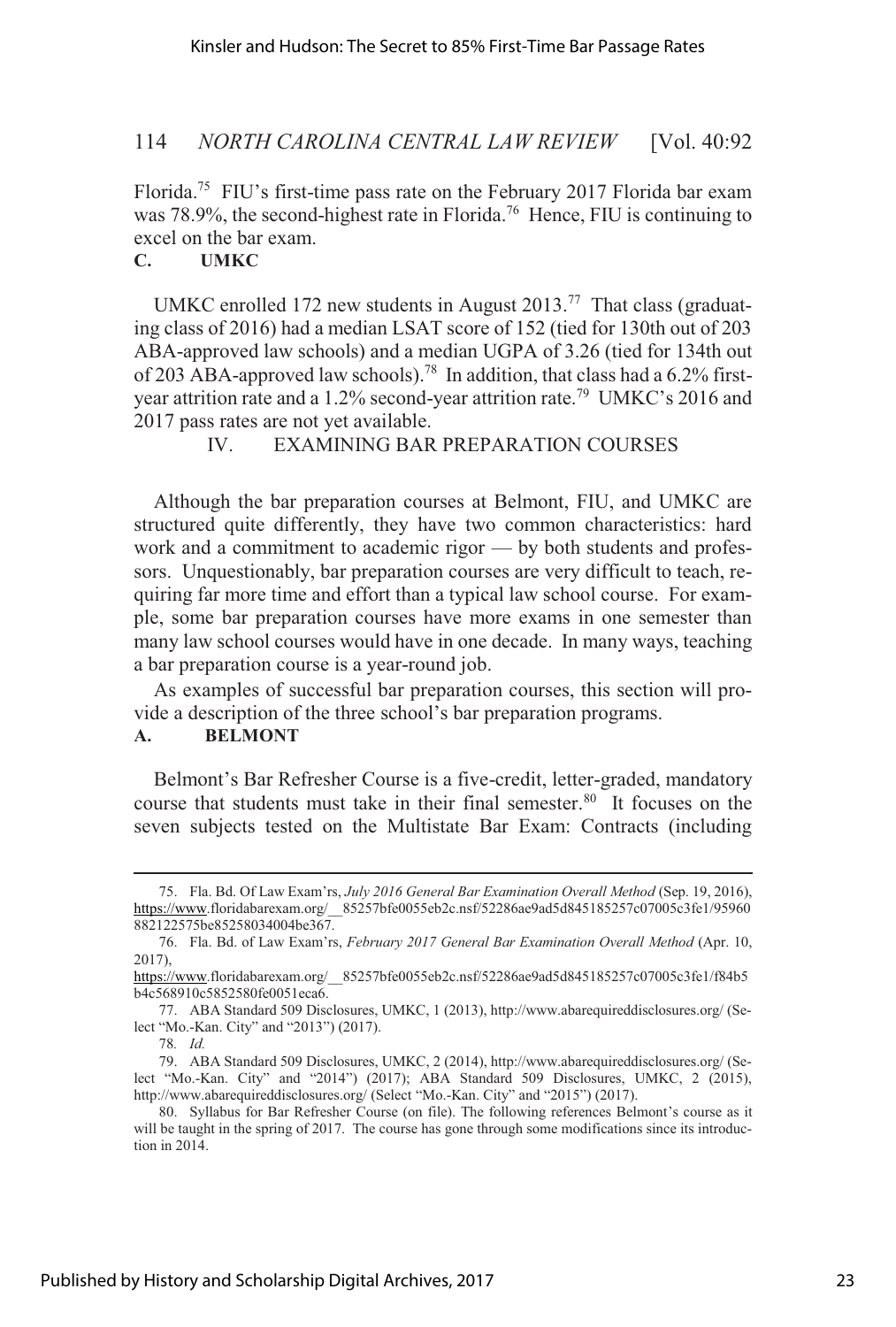Sales), Constitutional Law, Criminal Law/Procedure, Evidence, Federal Civil Procedure, Real Property, and Torts. This course is intended to be a supplement to — not a substitute for — summer bar review courses, such as Barbri. A passing grade in the course is required for graduation.

The course is mostly substantive in nature, but some essay and MPT skills are included in the instruction. $81$  The course focuses on learning the seven subjects tested the MBE and, more importantly, applying those subjects to novel, complex fact-patterns.<sup>82</sup>

Belmont's course was created (and is taught) by Jeff Kinsler, who was Belmont's Founding Dean. He has been teaching bar preparation courses since 1996. He helped Appalachian School of Law more than double its bar passage rate between 2002 and 2005,<sup>83</sup> and helped Elon University School of Law's charter class achieve an  $83\%$  first-time pass rate and a  $92\%$  pass rate after two bar exam opportunities.<sup>84</sup>

The only required textbook is Barbri's Multistate Outlines, which Barbri provides to the students pursuant to a contract it has with Belmont.<sup>85</sup> Dean Kinsler also provides lecture outlines and/or PowerPoint slides for each topic.<sup>86</sup>

The key to the course is the variety of assessment tools used during the semester. To successfully complete the course, a student must earn at least 60% (332.4 points) of the maximum possible points (554 points); the maximum points are comprised of seventeen exams/tests, specifically:

a. 100 points—Mid-Term Exam (comprised of four 30-minute essay questions covering all topics in weeks one through eight);

b. 100 points—Final Exam (comprised of 100 multiple-choice questions covering all nine MBE topics);

c. 210 points—Five Subject-Specific Exams (each exam consists of multiple-choice questions and essay questions);

d. 90 points—Three MPT Exams (each comprised of one 90-minute Multistate Performance Test);

e. 24 points—Four Lab Essays (each comprised of one 30-minute essay question); and

f. 30 points—Three Lab MPTs (each comprised of one 90-minute Multistate Performance Test).<sup>87</sup>

84. Philip Craft, *Elon Law Class of 2009 Achieves 92 Percent Bar Passage Rate*, ELON UNIVERSITY (Apr. 6, 2010, 3:42 PM), http://www.elon.edu/E-Net/Article/49430.

<sup>81</sup>*. Id*.

<sup>82</sup>*. Id.*

<sup>83</sup>*. Top Schools with Increased Bar Exam Results*, PRELAW MAGAZINE, Win. 2008, at 14.

<sup>85.</sup> Syllabus for Bar Refresher Course, *supra* note 80.

<sup>86.</sup> Syllabus for Bar Refresher Course, *supra* note 80.

<sup>87.</sup> Syllabus for Bar Refresher Course, *supra* note 80.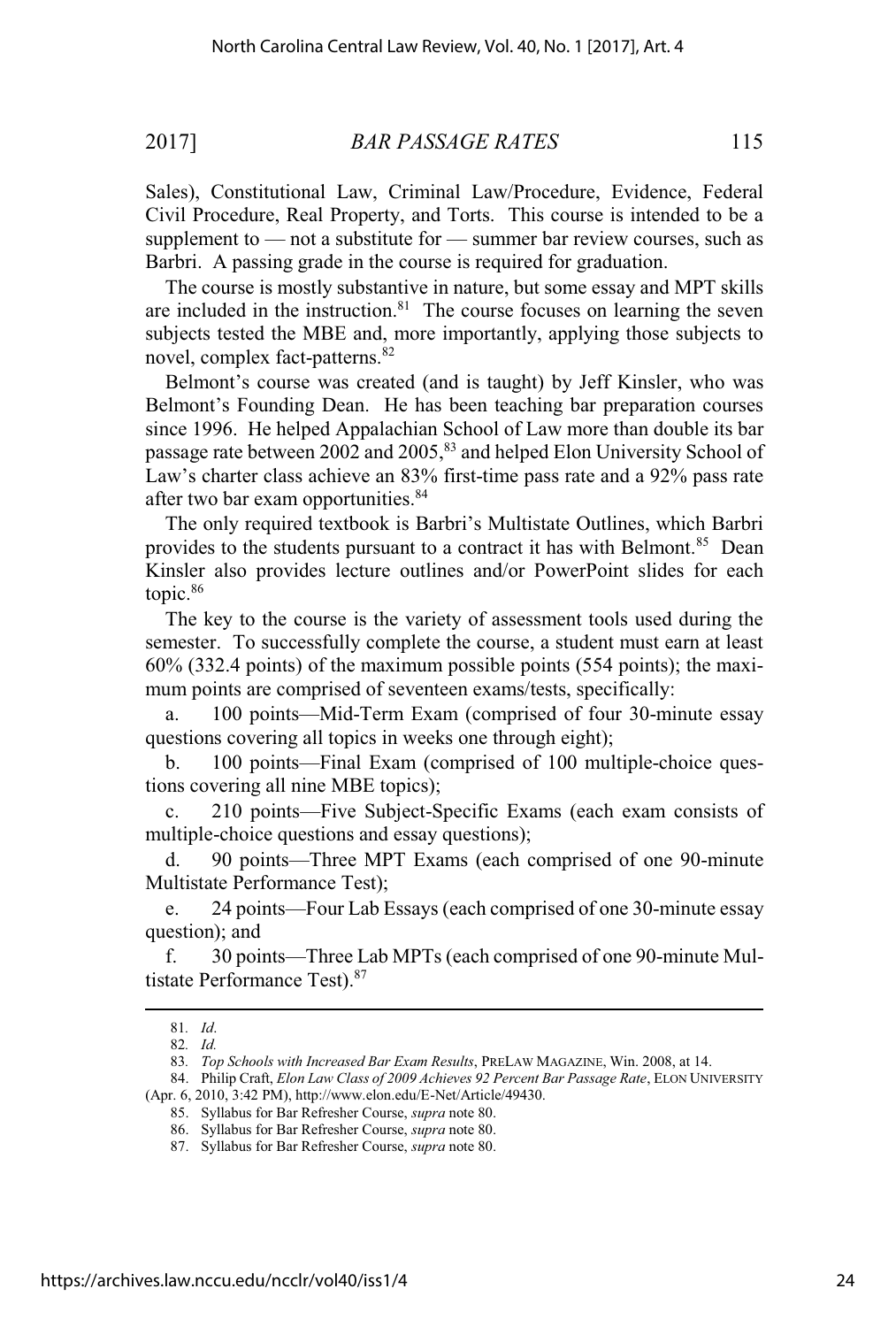Belmont's course is rigorous and if students do not perform at a certain level, the consequences are severe. If a student fails to earn 60% of the possible points, the student will not pass the course.<sup>88</sup> The  $60\%$  level was chosen because in most states students must earn between 65% and 70% of the points to pass the bar exam (*e.g.*, to pass the Tennessee bar exam, students must earn 67.5%); a student who earns 60% or higher in early May has a reasonable likelihood of reaching 65% by late July.

Belmont also has a very solid legal writing program that contributes significantly to the writing skills of their students. In the first legal writing course students complete an MPT-type assignment.<sup>89</sup> Then, the students must complete numerous MPT exams in Professor Kinsler's bar course.<sup>90</sup> This probably explains why Belmont students perform so well on the writing portion of the bar exam, as well as the MBE.

#### **B. UMKC**

The UMKC bar exam program owes its existence to the talented Wanda Temm, author of *Clearing the Last Hurdle: Mapping Success on the Bar Exam*. <sup>91</sup> Temm joined the UMKC faculty as a full-time legal writer instructor in  $1991.^{92}$  In the early 2000s, the school suffered a drop in bar exam passage rates and a blue-ribbon task force was convened to examine the causes of the decline in bar scores. One conclusion that arose out of the task force was that the school needed to be more proactive in helping students prepare for the bar exam.<sup>93</sup>

The UMKC program consists of two parts: (1) an elective course during the school year called Legal Analysis & Method, and (2) a summer bar prep program that Professor Temm coordinates around the summer bar courses offer by leading bar prep companies BarBri, Kaplan, and Themis.<sup>94</sup>

Temm uses her own book *Clearing the Last Hurdle* as the text for both courses. In the elective course — Legal Analysis & Methods — Temm focuses on developing legal skills for students to better handle MBE, essay, and MPT questions.<sup>95</sup> She teaches this two-credit-hour course in both the fall

<sup>88.</sup> Syllabus for Bar Refresher Course, *supra* note 80.

<sup>89.</sup> Syllabus for Legal Analysis & Methods (on file).

<sup>90.</sup> Syllabus for Bar Refresher Course, *supra* note 80.

<sup>91</sup>*. See* Law School Faculty Directory Webpage, UMKC, http://law.umkc.edu/directory/faculty-directory/name/wanda-temm/ (last visited Oct. 31, 2017); WANDA M. TEMM, CLEARING THE LAST HURDLE: MAPPING SUCCESS ON THE BAR EXAM (2d ed. 2015).

<sup>92.</sup> Interview with Wanda Temm, Dir. of Bar Serv., UMKC, in Nashville, Tenneesee. (May 5, 2017).

<sup>93</sup>*. Id*.

<sup>94</sup>*. Id*.

<sup>95.</sup> Syllabus for Legal Analysis & Methods, *supra* note 89.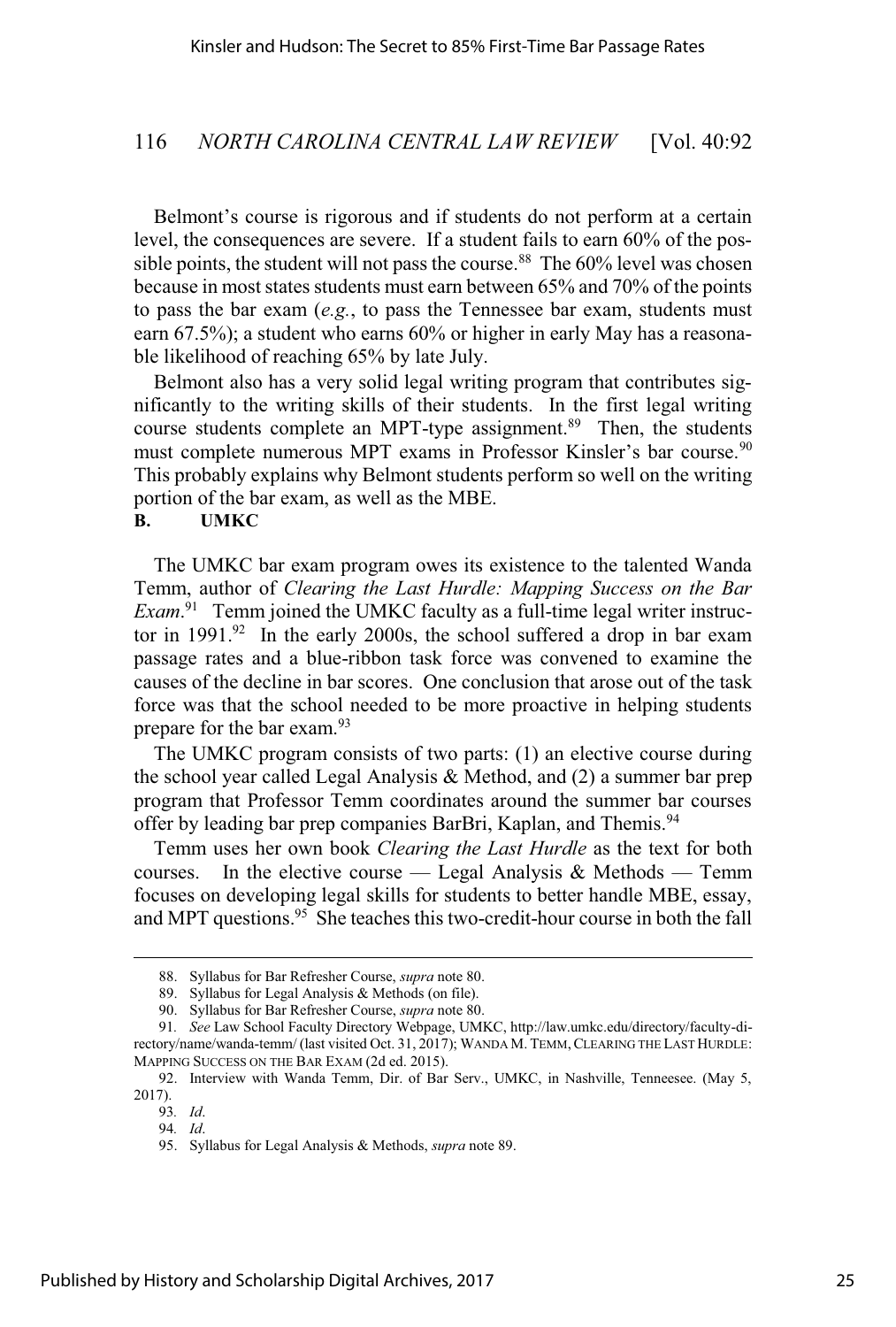and spring semesters. Students take the course in their third-year of law school.<sup>96</sup> In the elective course, Temm does not attempt to cover every subject on the Missouri Bar Exam, but instead, focuses on the MBE subjects of Torts and Evidence and the essay subject of Secured Transactions.<sup>97</sup>

The law school invites, but does not force, the bottom 20% of the class to take this elective course. Approximately  $15%$  of the school's students take this elective course.<sup>98</sup> Temm teaches the entire course by herself. According to Temm, the course has had a positive impact on bar exam passage rates for the school's graduates.<sup>99</sup>

The other course, a summer course, is linked to three leading bar prep programs — Barbri, Kaplan, and Themis; 90% of the schools' graduates participate in this course. The summer course features several one-hour lectures on the following subjects: Putting the Pieces Together, Preparing for the Multistate Performance Test, MBE Strategies Part I, MBE Strategies Part II, MBE Strategies Part III, Mind-Maps for the Bar Exam Part I, Mind Maps for the Bar Exam Part II, and Secured Transactions Strategies.<sup>100</sup> During the summer course, bar applicants submit numerous essays and MPTs to Professor Temm and three other professors for grading.<sup>101</sup> According to Professor Temm, "[d]uring the summer program we cover everything and focus on strategies for answering questions."<sup>102</sup>

The course has had a direct impact on bar exam success. The school's bar passage rate jumped 20% the year after implementing the course.<sup>103</sup> According to Temm, since the school started keeping data on the summer course program in 2005, 95% of students who actively participated in the summer course passed the bar exam, while only 40% of those who did not actively participate in the program passed the bar exam.<sup>104</sup>

UMKC involves many faculty in helping students prepare for the bar exam.<sup>105</sup> If a student is having trouble with a particular subject, Temm will contact a favorite professor of that student to offer encouragement.<sup>106</sup> "I let the deans and faculty know when stress is rising and ask them to contact students they know with a 'you can do this' message of encouragement," she explains. "It helps create a culture where the law school continues to support

<sup>96</sup>*. Id*.

<sup>97</sup>*. Id*.

<sup>98.</sup> Interview with Wanda Temm, *supra* note 92.

<sup>99.</sup> Interview with Wanda Temm, *supra* note 92.

<sup>100.</sup> Syllabus for the UMKC summer bar prep course (on file).

<sup>101.</sup> Interview with Wanda Temm, *supra* note 92.

<sup>102.</sup> Interview with Wanda Temm, *supra* note 92.

<sup>103.</sup> Interview with Wanda Temm, *supra* note 92.

<sup>104.</sup> Interview with Wanda Temm, *supra* note 92.

<sup>105.</sup> Interview with Wanda Temm, *supra* note 92.

<sup>106.</sup> Interview with Wanda Temm, *supra* note 92.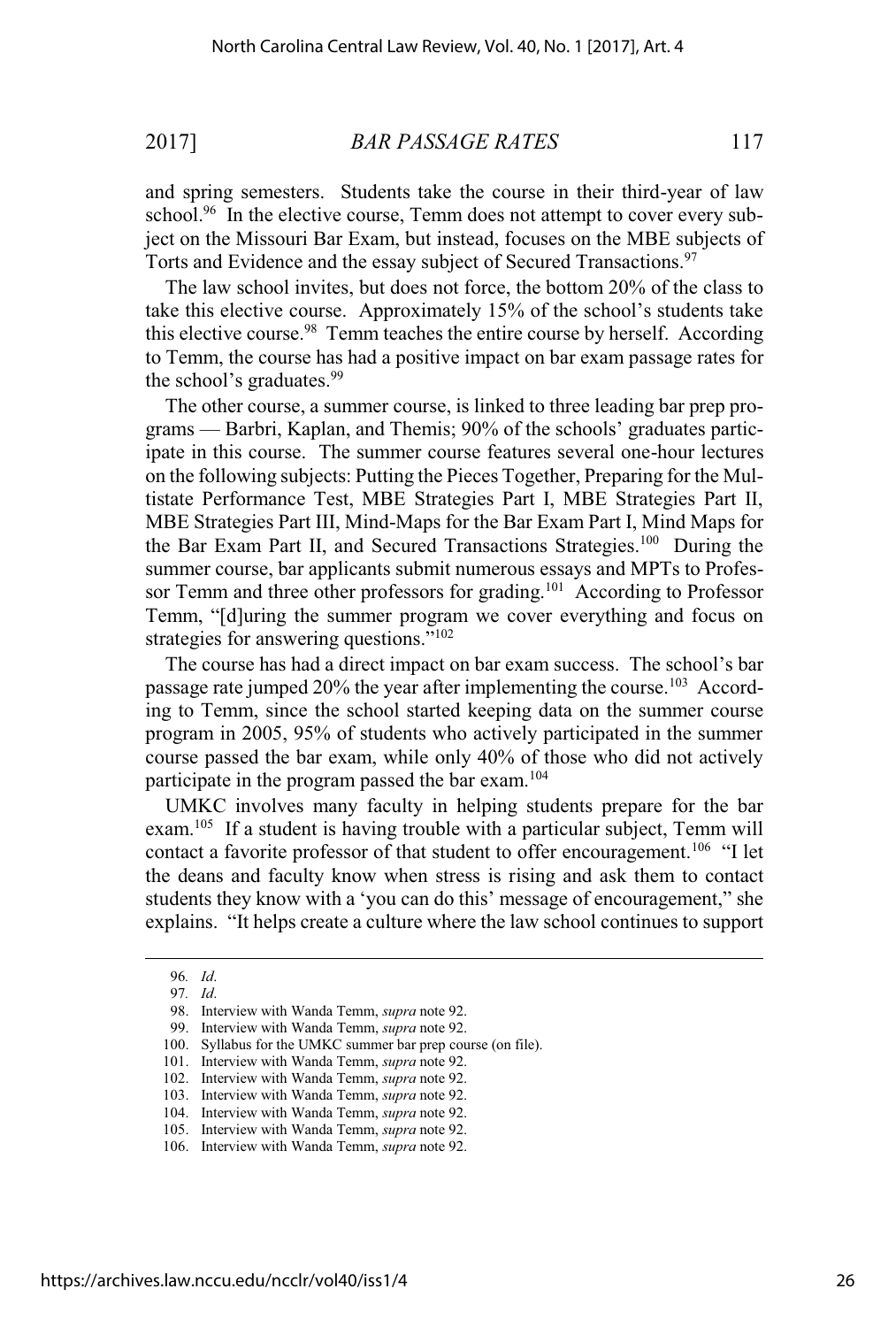its students through the attainment of their goal — their license."<sup>107</sup> "We are a student-oriented school and our faculty is very engaged in what students go through during the bar exam study process," she explains.<sup>108</sup>

A central facet of the school's success, according to Temm, is the school's legal writing faculty.<sup>109</sup> "All of our bar prep faculty are legal writing faculty," Temm explains. "Legal writing faculty are the best diagnosticians of analysis and organization issues in both essays and MPTs. They can more easily identify what is tripping a student up in achieving a higher score. Moreover, our legal writing program does some fundamental things that contribute to better performance on the bar exam."<sup>110</sup> Temm explains that in her advanced legal writing class, she assigns an MPT for students to perform. This helps give the students valued practice when they confront the actual MPT(s) on the bar exam.<sup>111</sup>

## **C. FIU**

For several years, Florida International has had the highest passage rate on the Florida bar exam.<sup>112</sup> The school had the highest bar passage rate on the July 2015, the February 2016, and the July 2016 bar exams.<sup>113</sup> On the February 2017, Florida International finished a close second to Miami University School of the Law. The two schools "blew away the competition."<sup>114</sup>

The success should be attributed to the school's comprehensive and integrated bar exam program. "I am a firm believer that helping students succeed in law school and the bar exam starts from the instant they start walking our halls," says Professor Raul Ruiz, director of the school's bar exam preparation.<sup>115</sup> "Rather than becoming a school that teaches to the test, we have worked hard to develop a synergy between our doctrinal faculty and our skills-based courses."<sup>116</sup>

The bar exam program culminates in a four-credit bar preparation course taught by Professor Ruiz titled "U.S. Law & Procedure."<sup>117</sup> "This is one of

<sup>107.</sup> Interview with Wanda Temm, *supra* note 92.

<sup>108.</sup> Interview with Wanda Temm, *supra* note 92.

<sup>109.</sup> Interview with Wanda Temm, *supra* note 92.

<sup>110.</sup> Interview with Wanda Temm, *supra* note 92.

<sup>111.</sup> Interview with Wanda Temm, *supra* note 92.

<sup>112.</sup> Jennifer Lacayo, *FIU Law Graduates Earn Highest Florida Bar Passage Rate for Third Time in a Row*, FIU News, Sep. 19, 2016, http://news.fiu.edu/2016/09/fiu-law-graduates-earn-highest-floridabar-passage-rate-for-third-time-in-a-row/104157.

<sup>113</sup>*. Id.*

<sup>114.</sup> Staci Zaretsky, *Most Law Schools Did Horrendously on this State's Bar Exam*, ABOVE THE LAW (Apr. 11, 2017), http://abovethelaw.com/2017/04/most-law-schools-did-horrendously-on-this-states-barexam.

<sup>115.</sup> Interview with Raul Ruiz, Dir. of Bar Preparation, FLA. INT'L UNIV. COLL. OF LAW, in Nashville, Tennessee. (May 18, 2017)(on file).

<sup>116</sup>*. Id.*

<sup>117</sup>*. Id*.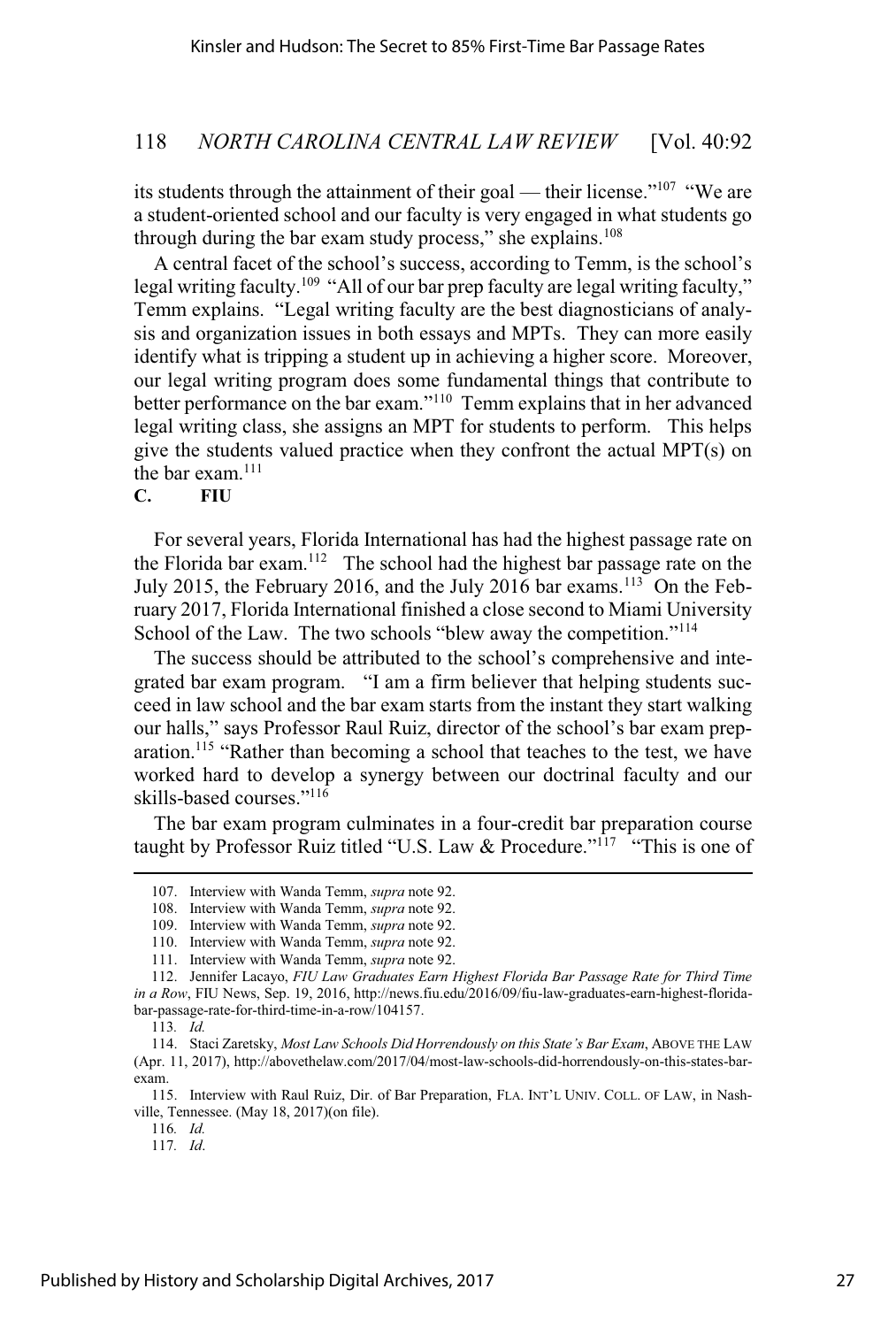the most progressive bar prep courses in any American law school and I have designed it from the ground up to provide our students with everything they need to study effectively with their commercial bar preparation course."<sup>118</sup> The course covers both MBE and the Florida state law parts of the Florida Bar Exam.<sup>119</sup> "The class is designed around principles of cognitive learning theory, such as forced recall and spaced repetition," explains Ruiz.<sup>120</sup> "Teaching students how to learn is more important to me than what to learn for the test."<sup>121</sup> Professor Ruiz prides himself on providing "extensive individualized feedback on both multiple choice and essay questions."<sup>122</sup> While the course is an elective, Professor Ruiz says that nearly 97% of the students take the course.<sup>123</sup>

Florida International also incorporates its alums into the bar exam program. This part of the program — called the "Bar Exam Success Program" — features Florida International alums serving as one-on-one mentors with a student during the student's bar exam study.<sup>124</sup> Professor Ruiz explains that students study habits after graduation "is very important to us because it allows us to provide them with the guidance they need to focus their efforts." $125$  Professor Ruiz calls this "the most forward-thinking aspect" of the school's "Academic Excellence Program."<sup>126</sup> Ruiz receives help during this process from Professor Louis N. Schulze, Jr., an assistant dean and Professor of Academic Support.<sup>127</sup>

"The Bar Exam Success Program allows us to be a resource for our students," explains Ruiz.<sup>128</sup> "We can monitor their progress and provide early warnings for them if their study efforts or habits are not yielding the results they should for a successful bar examination."<sup>129</sup>

An additional facet of FIU's success relates to its superior legal writing program, what the school calls its "Legal Skills and Values" program.<sup>130</sup> "Because Florida's bar exam has an essay component, the Legal Skills  $\&$ Values program at FIU Law no doubt helps our students pass the bar," says Louis Schmolze, an Assistant Dean and Professor of Academic Support, who

120*. Id.* 121*. Id.*

127*. See* Law School Faculty Directory Webpage, FIU, https://law.fiu.edu/faculty/directory/louis-nschulze-jr/ (last visited Oct. 30, 2017).

128. Interview with Raul Ruiz, *supra* note 115.

<sup>118</sup>*. Id.*

<sup>119</sup>*. Id*.

<sup>122</sup>*. Id.*

<sup>123</sup>*. Id.*

<sup>124</sup>*. Id.*

<sup>125</sup>*. Id.*

<sup>126</sup>*. Id.*

<sup>129.</sup> Interview with Raul Ruiz, *supra* note 115.

<sup>130.</sup> Syllabus of Legal Skills and Values classes (on file).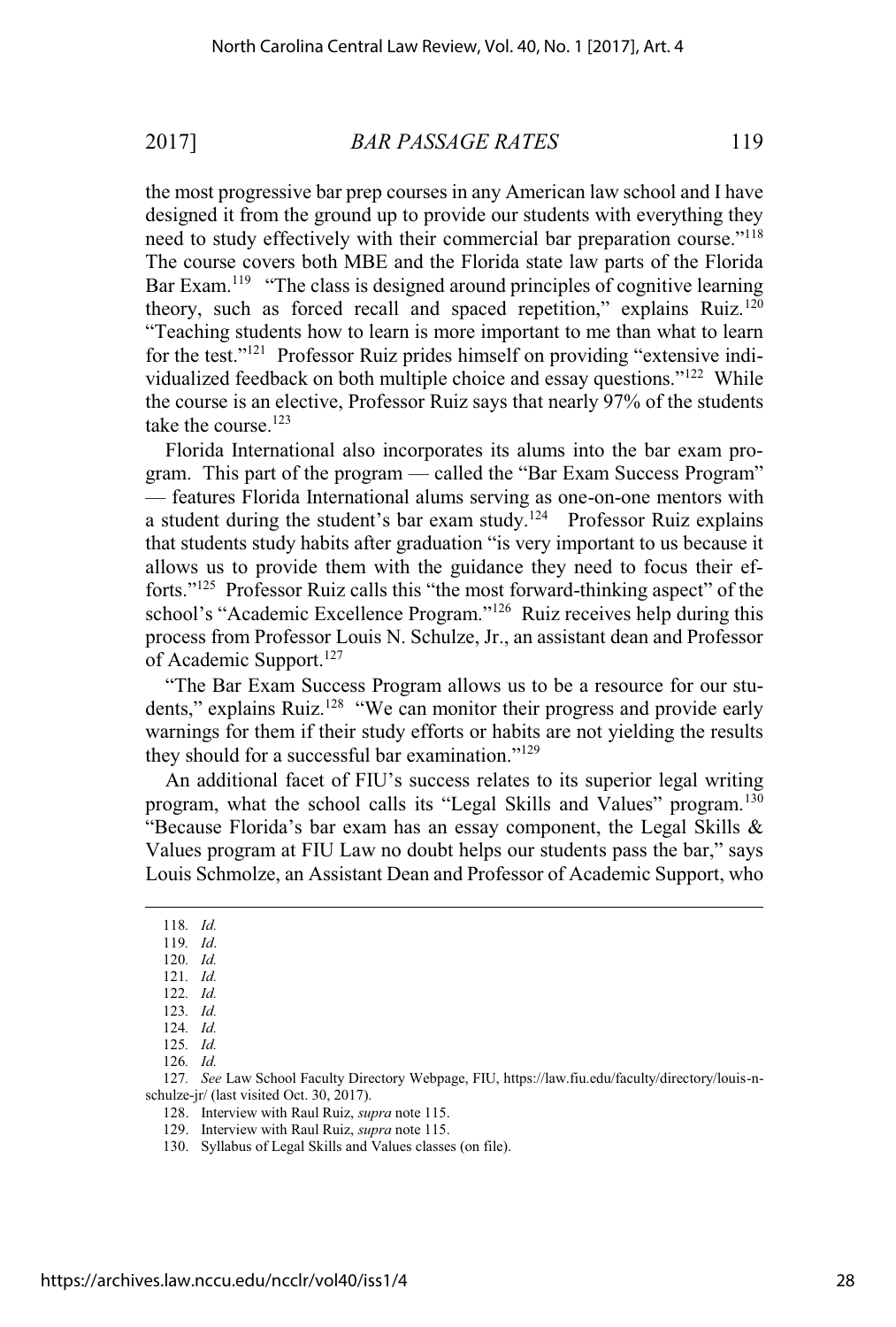oversees the legal writing program.<sup>131</sup> Dean Schmolze insists that an effective legal writing program is "crucial" in part because at least half of most state bar exams involve writing essays or multistate performance tests.<sup>132</sup>

# **D. COMMON FEATURES OF THE BAR PREP PROGRAMS**

All three schools share similarities in their school's bar preparation programs. First and foremost, all three have an accomplished faculty member — Kinsler at Belmont, Temm at UMKC, and Ruiz at Florida International — whose primary job is to implement a sound, effective bar preparation program.<sup>133</sup> Many schools may not be fortunate to have such a faculty member who is familiar with enough bar exam topics to lead a class by herself or himself. If that is the case, the school should consider recruiting such a person.

All three school bar exam courses cover much of the material on their respective state bar exams.<sup>134</sup> The schools realize that not all of their graduates are going to take the state bar where the school is located. However, the schools have made the strategic decision to focus their attention and resources to the state bar where most of their graduates will take.

A third common feature seems to be at least implicit support for the school's bar prep programs either from the upper level administration, other faculty, or concerned alums. All three schools boast an effective legal writing program, which is essential to bar exam success.<sup>135</sup>

Predictably, the schools also differ in their bar prep programs. Belmont's bar prep course is a required course, while the courses at UMKC and Florida International are electives.<sup>136</sup> Second, the courses differ in their coverage of the material. For example, Belmont's Bar Prep course covers all seven subjects of the MBE, while UMKC's course covers only two MBE subjects.<sup>137</sup> Additionally, UMKC and Florida International have worked their alumni into assisting as mentors or listening boards for students studying for the bar exam.<sup>138</sup> Belmont, a much newer law school, does not incorporate its alumni into the bar exam study process — at least on a formal basis.

The success of these three schools shows that a bar preparation course can have an indelible impact on the success of students on the bar exam. The

132*. Id.*

134*. Id*.

135*. Id*.

136*. Id*. 137*. Id*.

138*. Id*.

<sup>131.</sup> Interview with Louis Schmolze, Assistant Dean, FLA. INT'L UNIV. COLL. OF LAW, in Nashville, Tennessee. (May 19, 2017)(on file).

<sup>133</sup>*. See* Interview with Wanda Temm, *supra* note 92; *See also* Interview with Raul Ruiz, *supra* note 115.